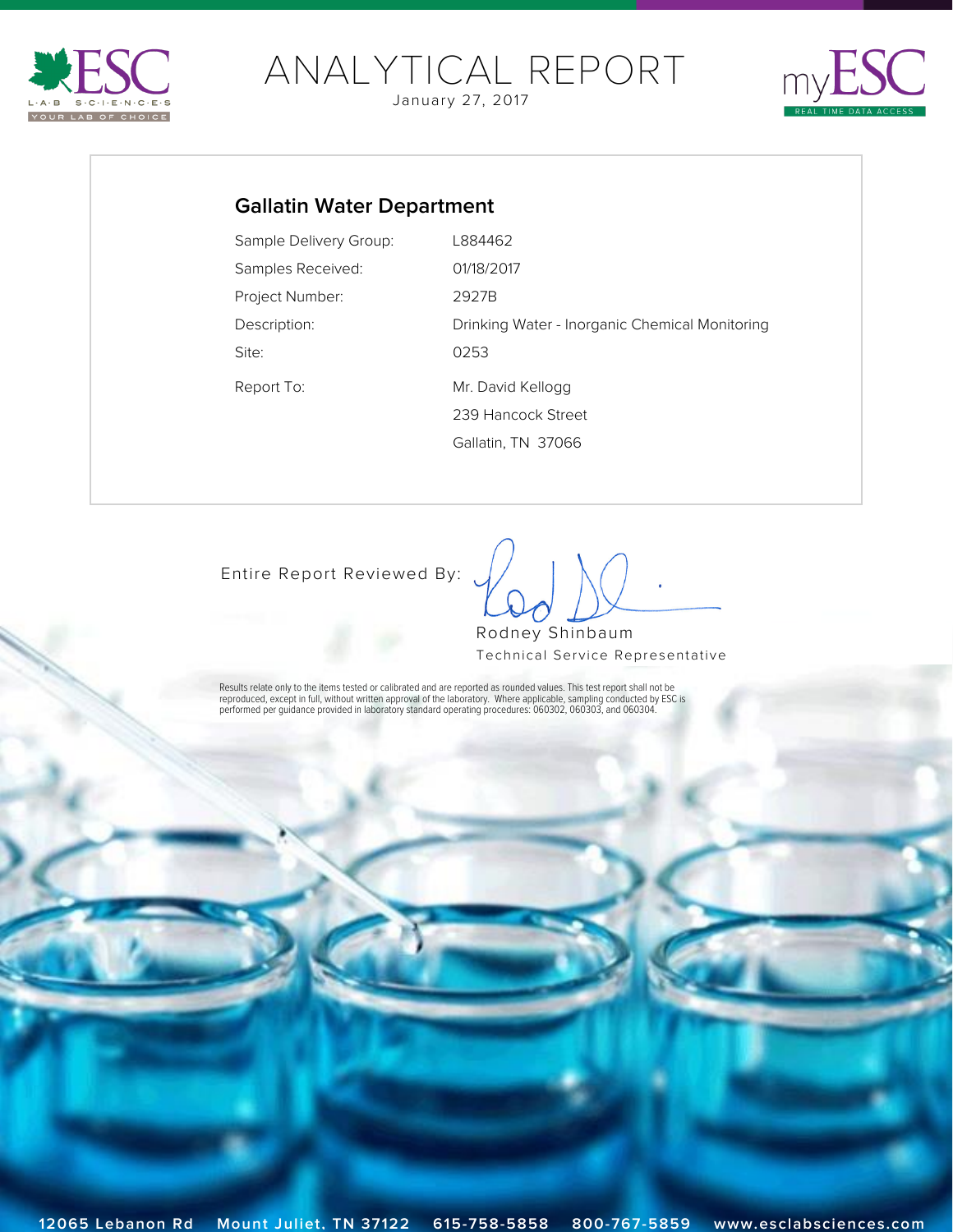## TABLE OF CONTENTS ONE LAB. NATIONWIDE.

<span id="page-1-0"></span>

| <sup>1</sup> Cp: Cover Page                       | 1               |
|---------------------------------------------------|-----------------|
| <sup>2</sup> Tc: Table of Contents                | $\overline{2}$  |
| <sup>3</sup> Ss: Sample Summary                   | 3               |
| <sup>4</sup> Cn: Case Narrative                   | 4               |
| <sup>5</sup> Sr: Sample Results                   | 5               |
| <b>RAW WATER L884462-01</b>                       | 5               |
| <sup>6</sup> Qc: Quality Control Summary          | $\overline{7}$  |
| <b>Gravimetric Analysis by Method 2540 C-1997</b> | 7               |
| Wet Chemistry by Method 2120B                     | 8               |
| Wet Chemistry by Method 2150 B-2011               | 9               |
| Wet Chemistry by Method 300.0                     | 10 <sup>1</sup> |
| Wet Chemistry by Method 335.4                     | 12              |
| Wet Chemistry by Method 5540 C-2000               | 13              |
| Mercury by Method 245.1                           | 14              |
| Metals (ICP) by Method 200.7                      | 15              |
| Metals (ICPMS) by Method 200.8                    | 17              |
| <sup>7</sup> GI: Glossary of Terms                | 19              |
| <sup>8</sup> AI: Accreditations & Locations       | 20              |
| <sup>9</sup> Sc: Chain of Custody                 | 21              |
|                                                   |                 |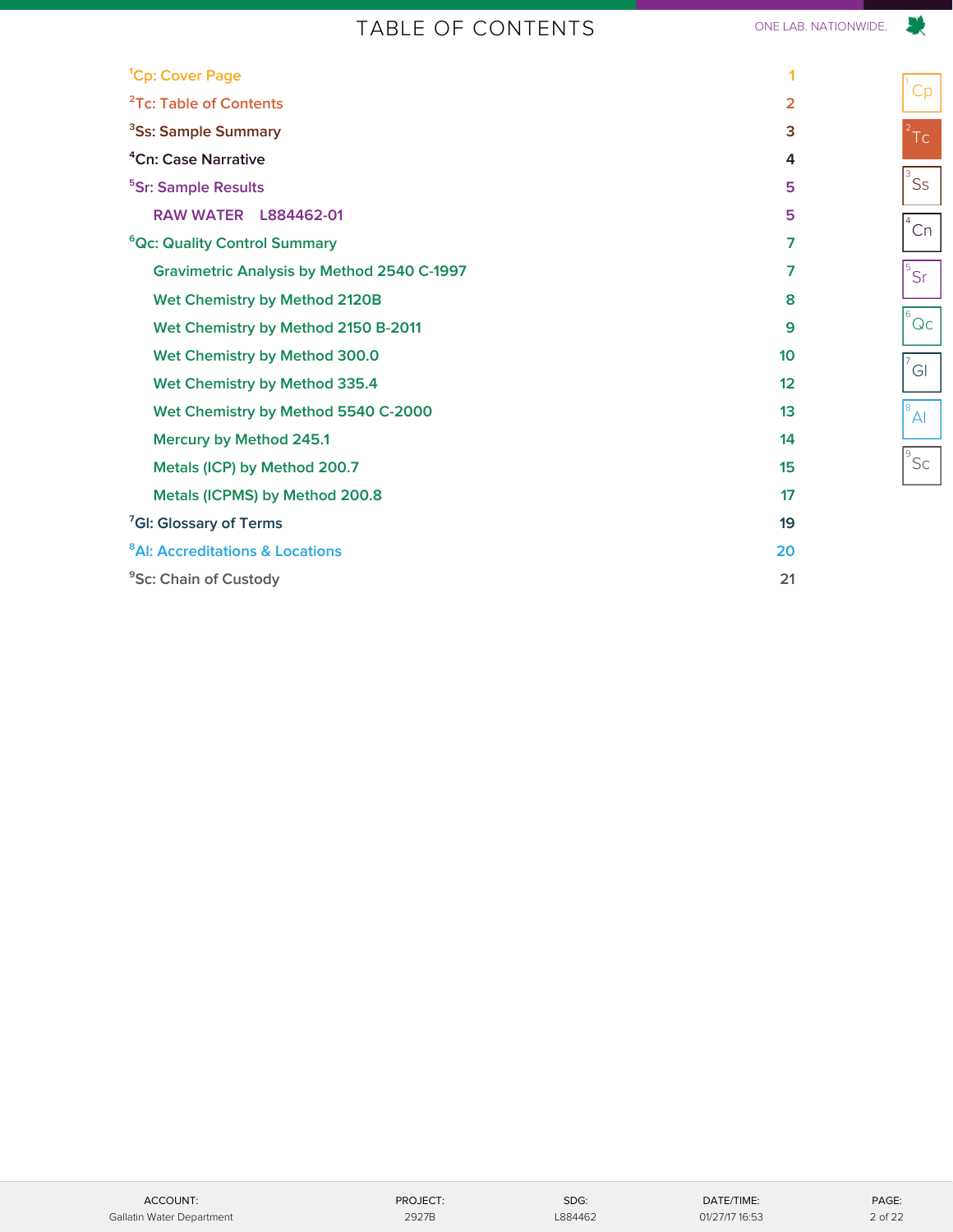## SAMPLE SUMMARY ONE LAB. NATIONWIDE.

<span id="page-2-0"></span>

|                                            |          |          | Collected by   | Collected date/time | Received date/time |
|--------------------------------------------|----------|----------|----------------|---------------------|--------------------|
| RAW WATER L884462-01 DW                    |          |          | T. Everett     | 01/18/17 10:15      | 01/18/17 11:05     |
| Method                                     | Batch    | Dilution | Preparation    | Analysis            | Analyst            |
|                                            |          |          | date/time      | date/time           |                    |
| Gravimetric Analysis by Method 2540 C-1997 | WG944938 |          | 01/22/17 03:39 | 01/22/17 07:22      | <b>JM</b>          |
| Mercury by Method 245.1                    | WG946060 |          | 01/24/17 12:14 | 01/24/17 19:25      | NJB                |
| Metals (ICP) by Method 200.7               | WG944806 |          | 01/21/17 08:47 | 01/23/17 13:13      | CCE                |
| Metals (ICPMS) by Method 200.8             | WG944521 |          | 01/21/17 08:53 | 01/23/17 22:00      | <b>VSS</b>         |
| Metals (ICPMS) by Method 200.8             | WG944521 |          | 01/21/17 08:53 | 01/24/17 11:42      | <b>LAT</b>         |
| Wet Chemistry by Method 2120B              | WG944415 |          | 01/20/17 09:47 | 01/20/17 09:47      | <b>MHM</b>         |
| Wet Chemistry by Method 2150 B-2011        | WG944414 |          | 01/18/17 17:12 | 01/18/17 17:12      | <b>MHM</b>         |
| Wet Chemistry by Method 300.0              | WG944511 |          | 01/20/17 02:25 | 01/20/17 02:25      | KCF                |
| Wet Chemistry by Method 335.4              | WG946724 |          | 01/25/17 22:16 | 01/26/17 18:18      | ASK                |
| Wet Chemistry by Method 5540 C-2000        | WG944757 | .25      | 01/20/17 07:30 | 01/20/17 08:27      | <b>MHM</b>         |

Cp

联

 $2^2$ Tc

 $\degree$ Ss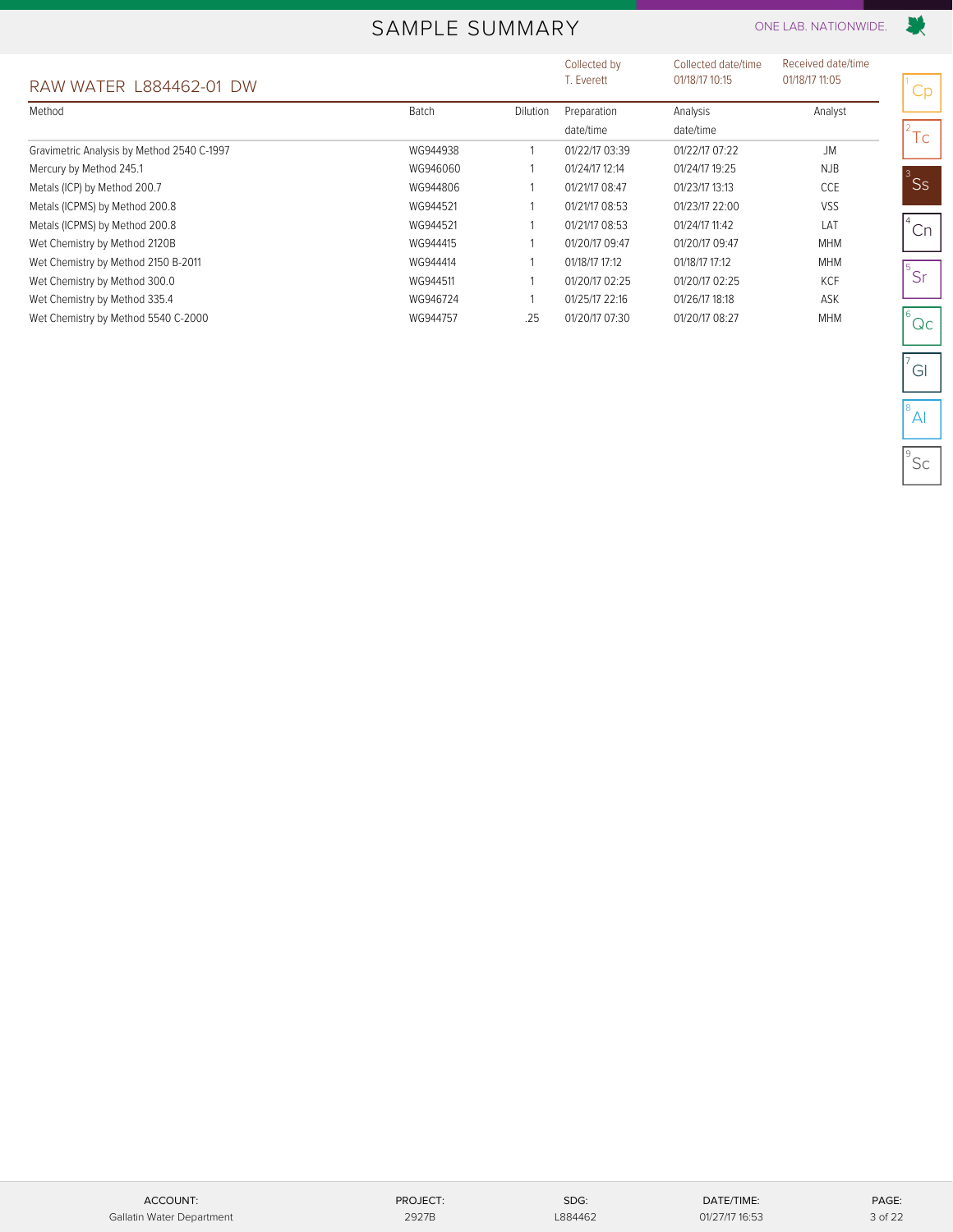## CASE NARRATIVE ONE LAB. NATIONWIDE.

<span id="page-3-0"></span>All sample aliquots were received at the correct temperature, in the proper containers, with the appropriate preservatives, and within method specified holding times. All MDL (LOD) and RDL (LOQ) values reported for environmental samples have been corrected for the dilution factor used in the analysis. All Method and Batch Quality Control are within established criteria except where addressed in this case narrative, a non-conformance form or properly qualified within the sample results. By my digital signature below, I affirm to the best of my knowledge, all problems/anomalies observed by the laboratory as having the potential to affect the quality of the data have been identified by the laboratory, and no information or data have been knowingly withheld that would affect the quality of the data.

**[Preliminary Report]**

Rodney Shinbaum [Technical Service Representative](mailto:rshinbaum@esclabsciences.com?subject=ESC Lab Sciences SDG: L884462&body=Email regarding SDG: L884462)

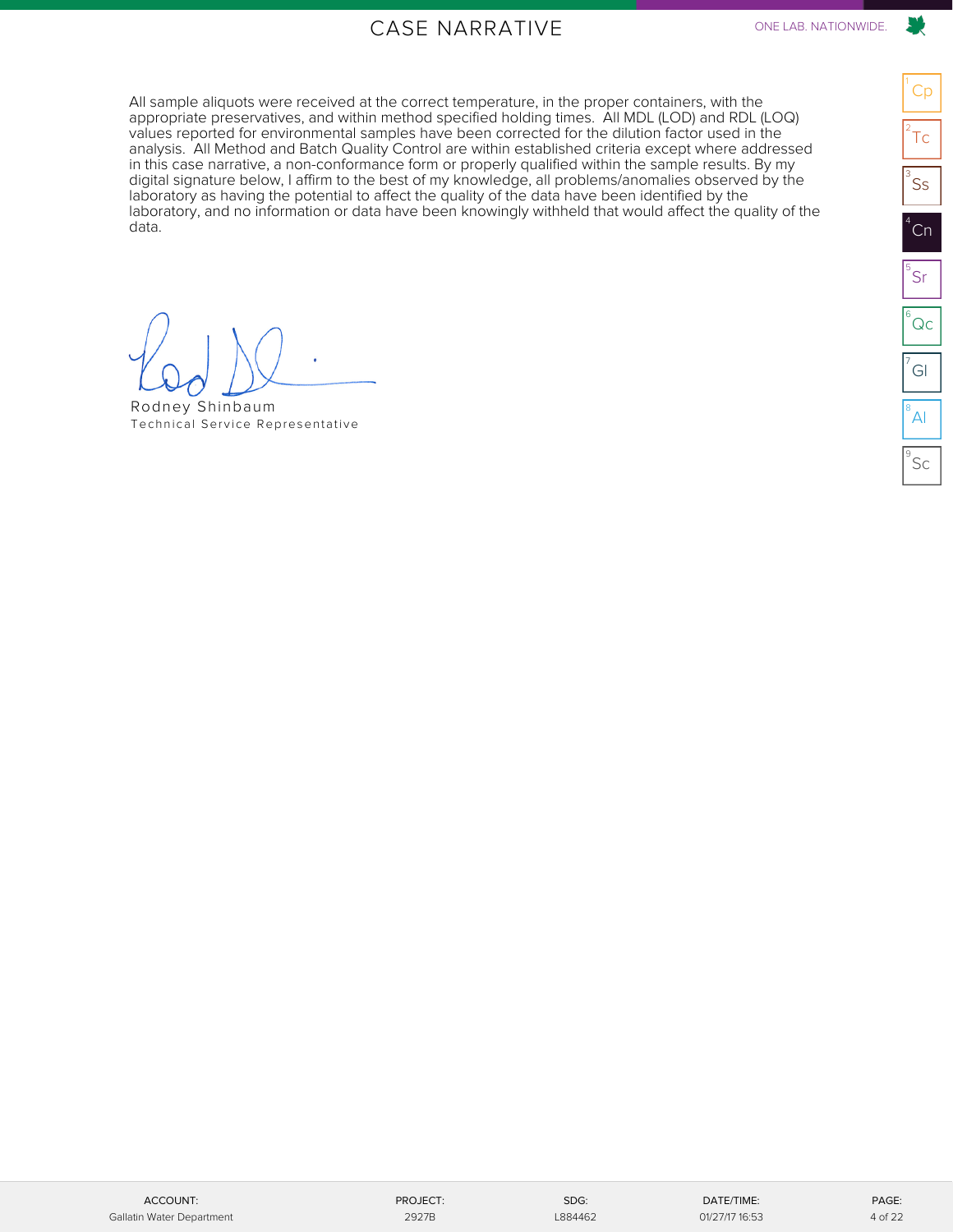<span id="page-4-1"></span><span id="page-4-0"></span>Collected date/time: 01/18/17 10:15

SAMPLE RESULTS - 01 ONE LAB. NATIONWIDE. L884462



 $^8$ Al

#### Additional Information

|              | Result       | Units | Reference Limit |  |             |  |
|--------------|--------------|-------|-----------------|--|-------------|--|
| Analyte      |              |       |                 |  |             |  |
| pH (On Site) | 7.4          |       |                 |  | $\sim$<br>╰ |  |
| Entry Point  | $\mathsf{A}$ |       |                 |  |             |  |
| Sample Type  |              |       |                 |  | <b>SS</b>   |  |

#### Gravimetric Analysis by Method 2540 C-1997

| Ordvillettic Arigiyals by Metricu 2040 C-1997 |        |           |            |     |                          |                  |          |         |  | $\cap$ n |
|-----------------------------------------------|--------|-----------|------------|-----|--------------------------|------------------|----------|---------|--|----------|
|                                               | Result | Qualifier | Det. Limit |     | Reference Limit Dilution | Analysis         | Batch    | Analyst |  | ۱ اپ     |
| Analyte                                       | mq/    |           | ma/1       | mq/ |                          | date / time      |          |         |  |          |
| Dissolved Solids                              | 127    |           | 10.0       | 500 |                          | 01/22/2017 07:22 | WG944938 |         |  |          |

#### Wet Chemistry by Method 2120B

| Wet Chemistry by Method 2120B |        |           |            |     |                          |                  |          |            |        |
|-------------------------------|--------|-----------|------------|-----|--------------------------|------------------|----------|------------|--------|
|                               | Result | Qualifier | Det. Limit |     | Reference Limit Dilution | Analvsis         | Batch    | Analyst    |        |
| Analyte                       | pcu    |           | pcu        | pcu |                          | date / time      |          |            | $\sim$ |
| Color                         | 20.C   |           | .00        |     |                          | 01/20/2017 09:47 | WG944415 | <b>MHM</b> | GI     |

#### Wet Chemistry by Method 2150 B-2011

|         | Result | Qualifier | Det. Limit | Reference Limit Dilution | Analysis       | <b>Batch</b> | Analyst    |   |
|---------|--------|-----------|------------|--------------------------|----------------|--------------|------------|---|
| Analyte | .U.IV  |           | .U.IV.     | .U.IY                    | date<br>' time |              |            | ー |
| Odor    | 1.00   |           | I.UU       |                          |                |              | <b>MHM</b> |   |

#### Wet Chemistry by Method 300.0

|          | Result    | Qualifier | Det. Limit | Reference Limit Dilution |  | Analysis         | <b>Batch</b> | Analyst    |
|----------|-----------|-----------|------------|--------------------------|--|------------------|--------------|------------|
| Analyte  | mq/l      |           | mq/1       | mg/l                     |  | date / time      |              |            |
| Chloride | 4.65      |           | 1.00       | 250                      |  | 01/20/2017 02:25 | WG944511     | <b>KCF</b> |
| Fluoride | <b>ND</b> |           | 0.100      |                          |  | 01/20/2017 02:25 | WG944511     | <b>KCF</b> |
| Sulfate  | 20.0      |           | 5.00       | 250                      |  | 01/20/2017 02:25 | WG944511     | <b>KCF</b> |

#### Wet Chemistry by Method 335.4

|         | Result | Jualifier | Det. Limit | Reference Limit Dilution | Analysis         | Batch<br><u>and the set of the set of the set of the set of the set of the set of the set of the set of the set of the set of the set of the set of the set of the set of the set of the set of the set of the set of the set of the set </u> | Analyst |
|---------|--------|-----------|------------|--------------------------|------------------|-----------------------------------------------------------------------------------------------------------------------------------------------------------------------------------------------------------------------------------------------|---------|
| Analyte | mq/l   |           | ma/        | ma/                      | date / time      |                                                                                                                                                                                                                                               |         |
| Cyanide | ND     |           | 0.00500    | J.20                     | 01/26/2017 18:18 | WG946724                                                                                                                                                                                                                                      | ASK     |

#### Wet Chemistry by Method 5540 C-2000

|             | Result | Qualifier | Det. Limit | Reference Limit Dilution |           | Analysis         | Batch<br><b>Contract Contract Contract Contract Contract</b> | Analyst    |
|-------------|--------|-----------|------------|--------------------------|-----------|------------------|--------------------------------------------------------------|------------|
| Analyte     | ma/    |           | ma/l       | ma/                      |           | date / time      |                                                              |            |
| <b>MBAS</b> | NL     |           | 0.0250     |                          | つに<br>ب ک | 01/20/2017 08:27 | WG944757                                                     | <b>MHM</b> |

#### Mercury by Method 245.1

|         | Result | Qualifier | Det. Limit | Reference Limit Dilution Analysis |                  | <b>Batch</b> | Analyst    |
|---------|--------|-----------|------------|-----------------------------------|------------------|--------------|------------|
| Analyte | ma/l   |           | ma/l       | ma/1                              | date / time      |              |            |
| Mercury |        |           | 0.000200   | 0.0020                            | 01/24/2017 19:25 | WG946060     | <b>NJB</b> |

#### Metals (ICP) by Method 200.7

|           | Result    | Qualifier | Det. Limit |      | Reference Limit Dilution | Analysis         | Batch      | Analyst    |       |
|-----------|-----------|-----------|------------|------|--------------------------|------------------|------------|------------|-------|
| Analyte   | mg/l      |           | mg/l       | mg/l |                          | date / time      |            |            |       |
| Aluminum  | <b>ND</b> |           | 0.200      | 0.20 |                          | 01/23/2017 13:13 | WG944806   | <b>CCE</b> |       |
| Barium    | 0.0240    |           | 0.00500    | 2    |                          | 01/23/2017 13:13 | WG944806   | <b>CCE</b> |       |
| Chromium  | <b>ND</b> |           | 0.0100     | 0.10 |                          | 01/23/2017 13:13 | WG944806   | CCE        |       |
| Copper    | 0.0445    |           | 0.0100     |      |                          | 01/23/2017 13:13 | WG944806   | <b>CCE</b> |       |
| Iron      | 0.147     |           | 0.100      | 0.30 |                          | 01/23/2017 13:13 | WG944806   | <b>CCE</b> |       |
| Manganese | 0.0386    |           | 0.0100     | 0.05 |                          | 01/23/2017 13:13 | WG944806   | <b>CCE</b> |       |
| Nickel    | <b>ND</b> |           | 0.0100     | 0.10 |                          | 01/23/2017 13:13 | WG944806   | <b>CCE</b> |       |
| Silver    | <b>ND</b> |           | 0.00500    | 0.10 |                          | 01/23/2017 13:13 | WG944806   | <b>CCE</b> |       |
|           | ACCOUNT:  |           | PROJECT:   |      |                          | SDG:             | DATE/TIME: |            | PAGE: |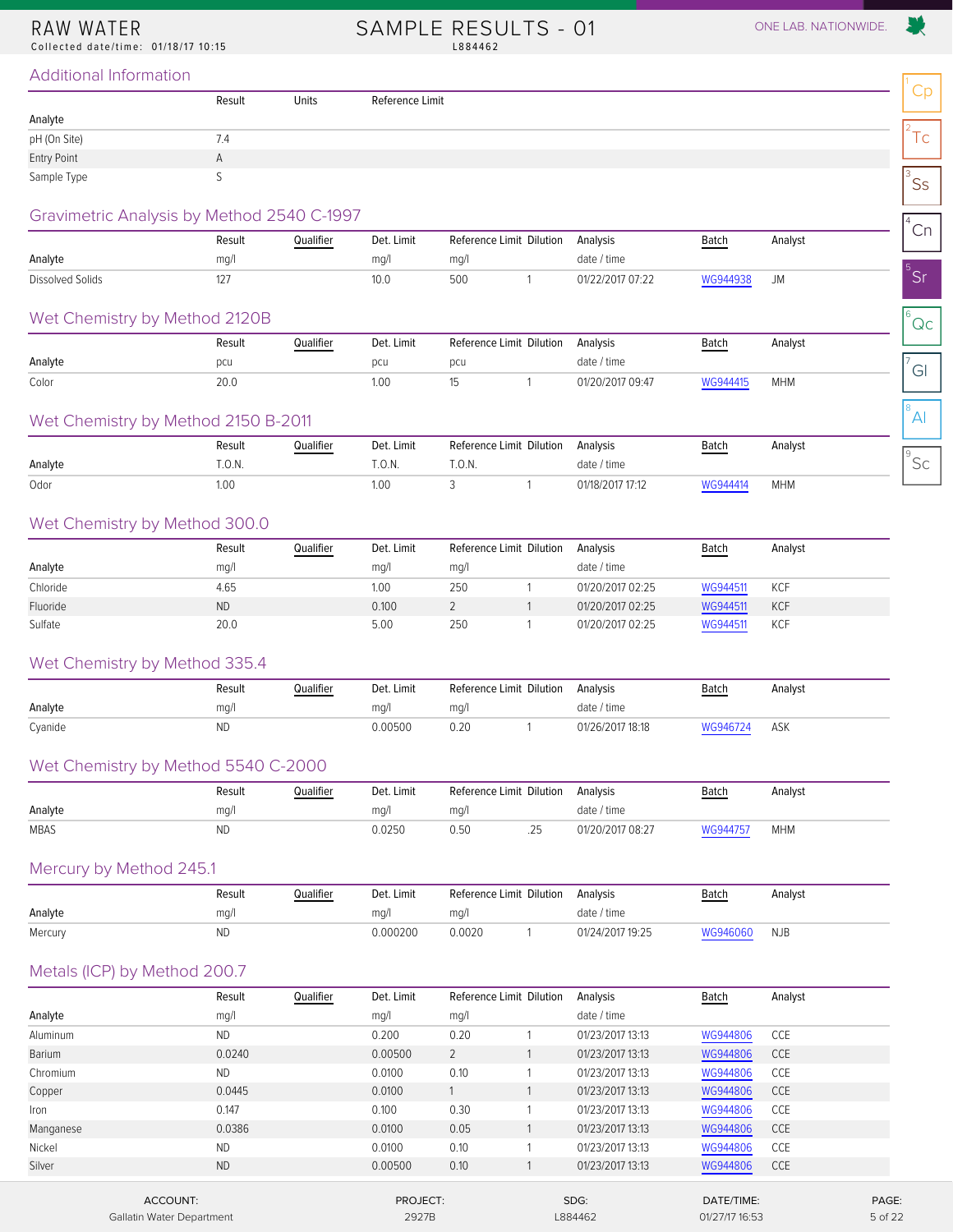#### RAW WATER Collected date/time: 01/18/17 10:15

# SAMPLE RESULTS - 01 ONE LAB. NATIONWIDE.<br>L884462

爱

 $\mathsf{^{3}SS}$ 

 $^{4}$ Cn

 $^5$ Sr

 $^6$ Qc

 $\sigma$ <sup>7</sup>Gl

 $^8$ Al

 $^{\circ}$ Sc

Metals (ICP) by Method 200.7

|         | Result    | Qualifier | Det. Limit | Reference Limit Dilution | Analysis         | <b>Batch</b> | Analyst |        |
|---------|-----------|-----------|------------|--------------------------|------------------|--------------|---------|--------|
| Analyte | mq/       |           | ma/        | mq/l                     | date / time      |              |         |        |
| Sodium  | 5.08      |           | 1.00       |                          | 01/23/2017 13:13 | WG944806     | CCE     | $\sim$ |
| Zinc    | <b>ND</b> |           | 0.0500     |                          | 01/23/2017 13:13 | WG944806     | CCE     | ╰      |

#### Metals (ICPMS) by Method 200.8

|           | Result    | Qualifier | Det. Limit | Reference Limit Dilution | Analysis         | Batch    | Analyst    |
|-----------|-----------|-----------|------------|--------------------------|------------------|----------|------------|
| Analyte   | mq/l      |           | mq/l       | mq/l                     | date / time      |          |            |
| Antimony  | <b>ND</b> |           | 0.00100    | 0.0060                   | 01/23/2017 22:00 | WG944521 | <b>VSS</b> |
| Arsenic   | <b>ND</b> |           | 0.00100    | 0.01                     | 01/24/2017 11:42 | WG944521 | LAT        |
| Beryllium | <b>ND</b> |           | 0.00100    | 0.0040                   | 01/23/2017 22:00 | WG944521 | <b>VSS</b> |
| Cadmium   | <b>ND</b> |           | 0.00100    | 0.0050                   | 01/23/2017 22:00 | WG944521 | <b>VSS</b> |
| Selenium  | <b>ND</b> |           | 0.00100    | 0.05                     | 01/24/2017 11:42 | WG944521 | LAT        |
| Thallium  | <b>ND</b> |           | 0.00100    | 0.0020                   | 01/24/2017 11:42 | WG944521 | LAT        |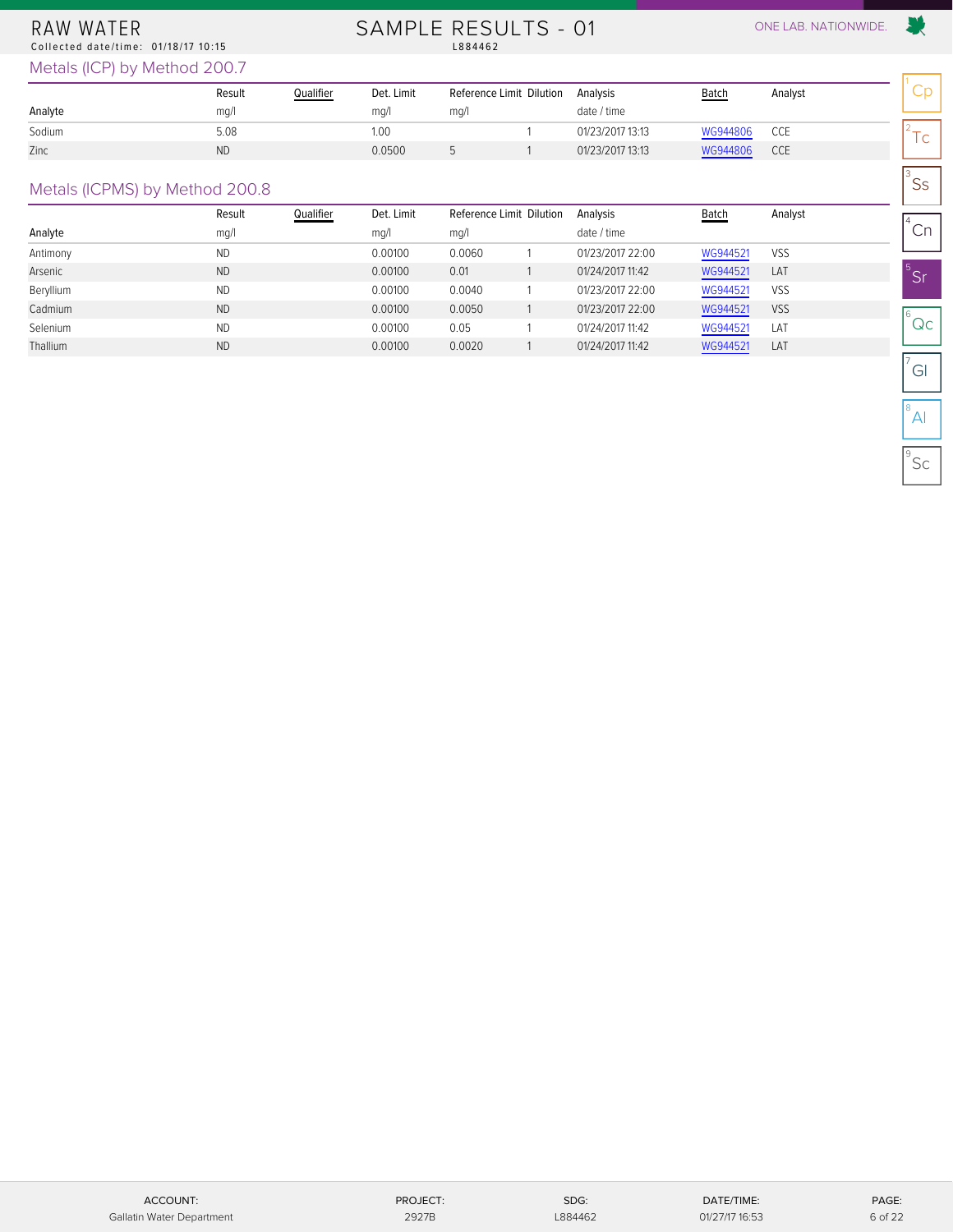Gravimetric Analysis by Method 2540 C-1997 [L884462-01](#page-4-1)

## WG944938 QUALITY CONTROL SUMMARY ONE LAB. NATIONWIDE.

Cp

 $2^2$ Tc

 $\mathsf{^{3}SS}$ 

 $^{4}$ Cn

5 Sr

 $^6$ Qc

 $\sigma$ <sup>7</sup>Gl

 $^8$ Al

 $^{\circ}$ Sc

#### Method Blank (MB)

| (MB) R3192595-1 01/22/17 07:22 |                  |                     |        |        |
|--------------------------------|------------------|---------------------|--------|--------|
|                                | <b>MB Result</b> | <b>MB Qualifier</b> | MB MDL | MB RDL |
| Analyte                        | mq/1             |                     | mq/1   | mq/    |
| Dissolved Solids               |                  |                     | 2.82   | 10.0   |

#### L884458-01 Original Sample (OS) • Duplicate (DUP)

<span id="page-6-0"></span>

| (OS) L884458-01 01/22/17 07:22 • (DUP) R3192595-4 01/22/17 07:22 |                            |      |                  |                      |                       |
|------------------------------------------------------------------|----------------------------|------|------------------|----------------------|-----------------------|
|                                                                  | Original Result DUP Result |      | Dilution DUP RPD | <b>DUP Qualifier</b> | <b>DUP RPD Limits</b> |
| Analyte                                                          | ma/                        | ma/l |                  |                      |                       |
| Dissolved Solids                                                 | 195                        |      | 1.55             |                      |                       |

### Laboratory Control Sample (LCS) • Laboratory Control Sample Duplicate (LCSD)

| (LCS) R3192595-2 01/22/17 07:22 • (LCSD) R3192595-3 01/22/17 07:22 |                         |      |                    |          |           |             |               |                       |      |                   |
|--------------------------------------------------------------------|-------------------------|------|--------------------|----------|-----------|-------------|---------------|-----------------------|------|-------------------|
|                                                                    | Spike Amount LCS Result |      | <b>LCSD Result</b> | LCS Rec. | LCSD Rec. | Rec. Limits | LCS Qualifier | <b>LCSD Qualifier</b> | RPD  | <b>RPD Limits</b> |
| Analyte                                                            | ma/l                    | ma/l | ma/l               |          |           |             |               |                       |      |                   |
| Dissolved Solids                                                   | 8800                    | 8260 | 848C               | 93.9     | 96.4      | 85.0-115    |               |                       | 2.63 |                   |

ACCOUNT: PROJECT: PROJECT: SDG: PROJECT: SDG: DATE/TIME: DATE/TIME: PAGE: PAGE: Gallatin Water Department 2927B L884462 01/27/17 16:33 7 of 22 01/27/17 16:53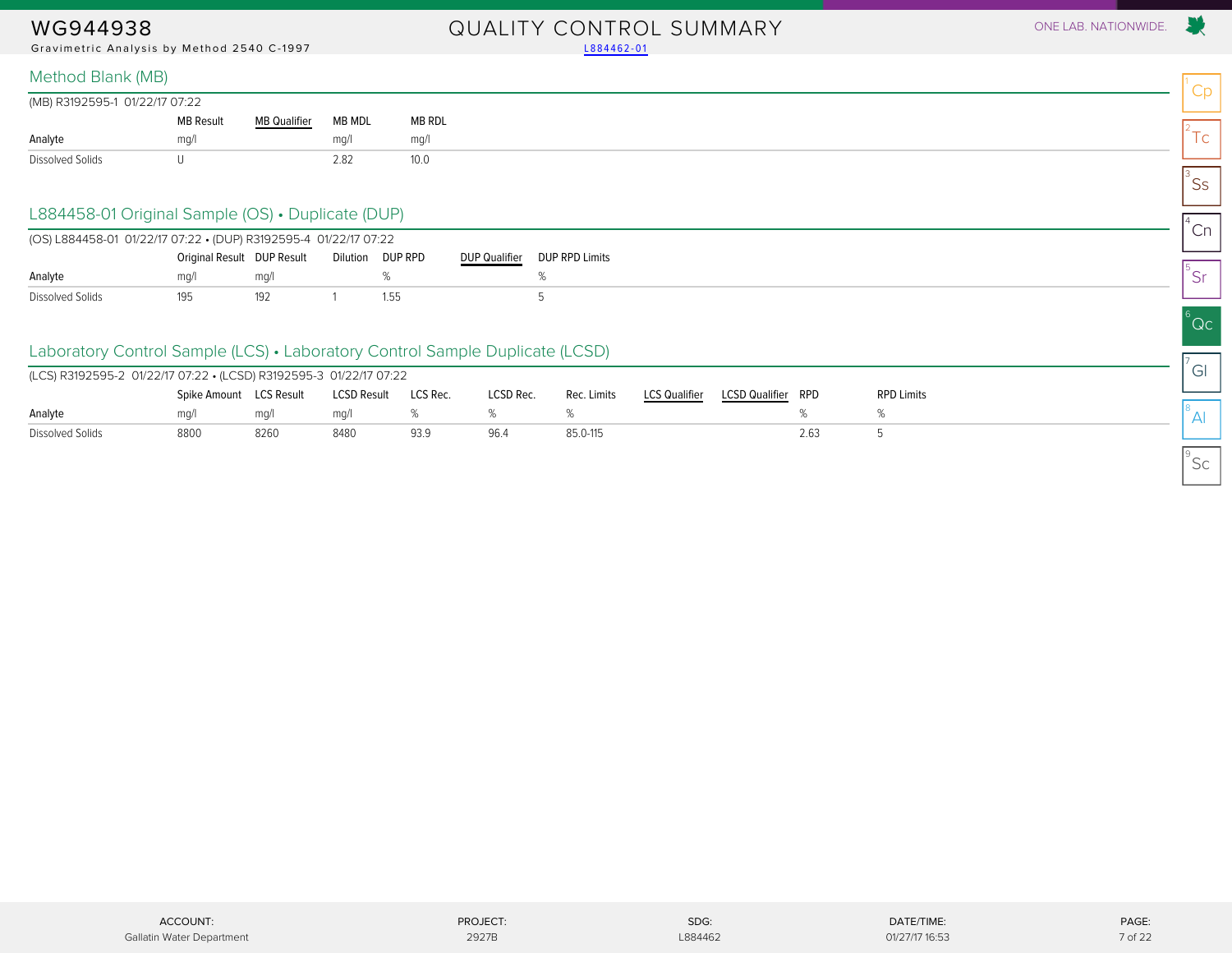# WG944415 QUALITY CONTROL SUMMARY ONE LAB. NATIONWIDE.

#### Wet Chemistry by Method 2120B L884458-01 Original Sample (OS) • Duplicate (DUP)

| L884458-01 Original Sample (OS) • Duplicate (DUP) |  |  |
|---------------------------------------------------|--|--|
|---------------------------------------------------|--|--|

<span id="page-7-0"></span>

| (OS) L884458-01 01/20/17 09:47 • (DUP) WG944415-1 01/20/17 09:47 |      |                                             |       |                      |                |  |
|------------------------------------------------------------------|------|---------------------------------------------|-------|----------------------|----------------|--|
|                                                                  |      | Original Result DUP Result Dilution DUP RPD |       | <b>DUP Qualifier</b> | DUP RPD Limits |  |
| Analyte                                                          |      | pcu                                         |       |                      |                |  |
| Color                                                            | 1.00 | 1 0 0                                       | 0.000 |                      |                |  |

| 2<br>Гc                        |
|--------------------------------|
|                                |
|                                |
| $\overline{\text{C}}$ n        |
|                                |
| $\overline{\frac{1}{2}}$       |
|                                |
|                                |
| $\overline{\mathsf{Q}}$ c<br>6 |
|                                |
| $\overline{\overline{G}}$      |
|                                |
| 8<br>Ñ                         |
|                                |

Cp

 $\rightarrow$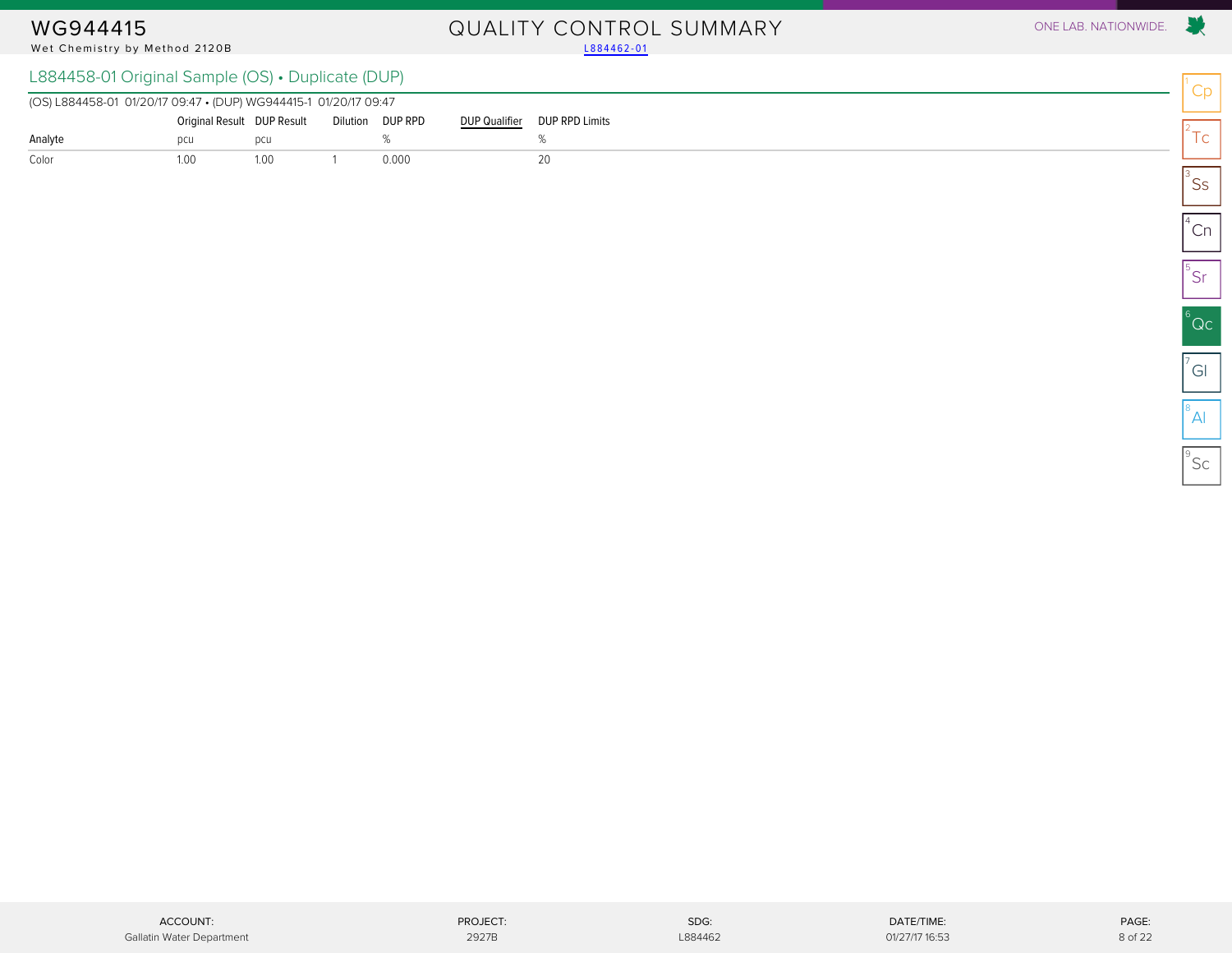Wet Chemistry by Method 2150 B-2011

# WG944414 OUALITY CONTROL SUMMARY ONE LAB. NATIONWIDE.<br>Wet Chemistry by Method 2150 B-2011 2150 Prices and the Chemistry by Method 2150 B-2011

| (MB) WG944414-1 01/18/17 17:12 |                  |                     |        |               |
|--------------------------------|------------------|---------------------|--------|---------------|
|                                | <b>MB Result</b> | <b>MB Qualifier</b> | MB MDL | <b>MB RDL</b> |
| Analyte                        | T.0.N.           |                     | T.0.N. | T.0.N.        |
| Odor                           | 1.00             |                     | 0.333  | 1.00          |

#### L884458-01 Original Sample (OS) • Duplicate (DUP)

<span id="page-8-0"></span>

| (OS) L884458-01 01/18/17 17:12 • (DUP) WG944414-2 01/18/17 17:12 |                            |       |          |         |               |                |
|------------------------------------------------------------------|----------------------------|-------|----------|---------|---------------|----------------|
|                                                                  | Original Result DUP Result |       | Dilution | DUP RPD | DUP Qualifier | DUP RPD Limits |
| Analyte                                                          | Т.O.N.                     | `.0.N |          |         |               |                |
| Odor                                                             | .00                        | 1.00  |          | 0.000   |               | 20             |

Cp

X.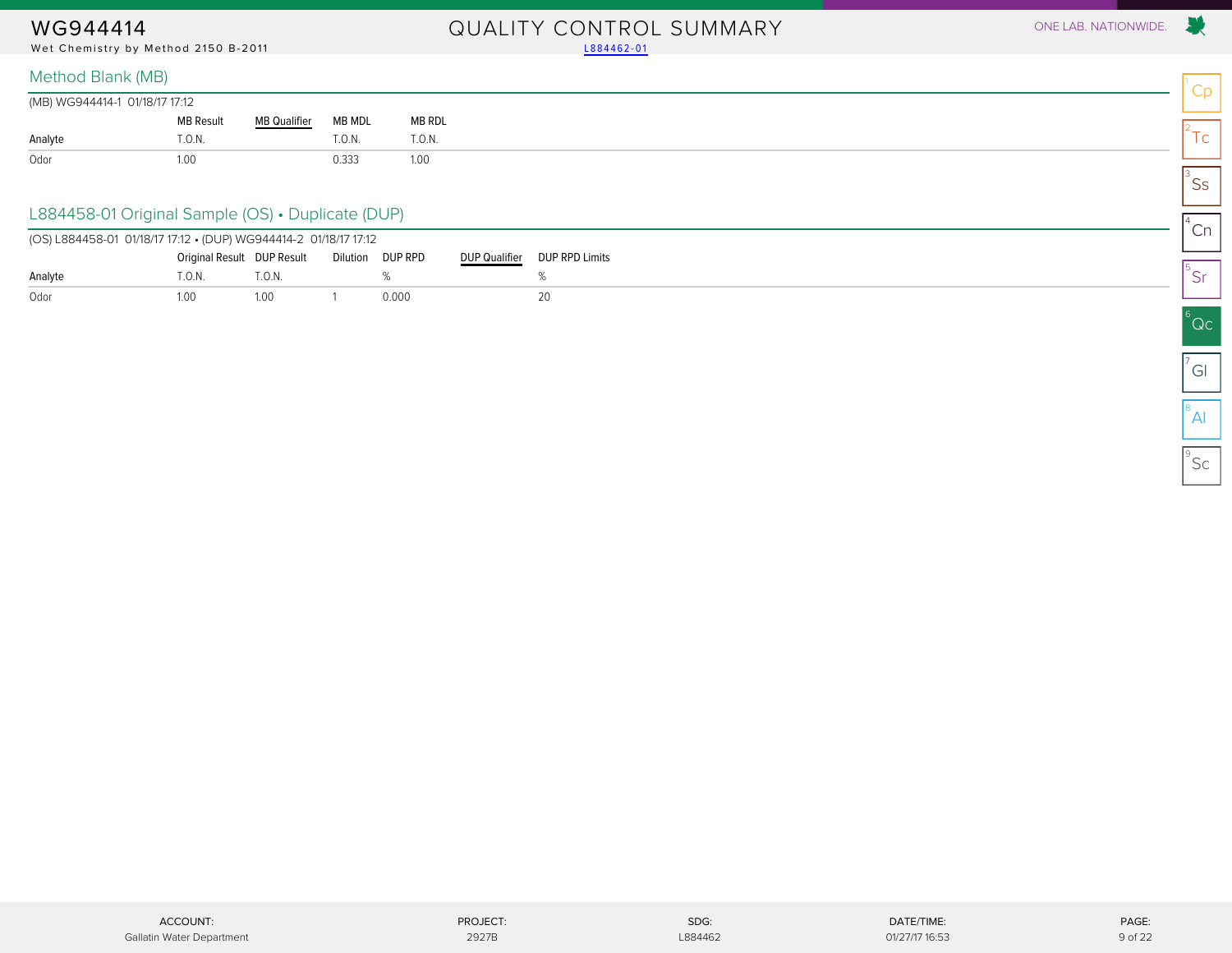#### Wet Chemistry by Method 300.0 Land and the control of the control of the control of the control of the control of the control of the control of the control of the control of the control of the control of the control of the

# WG944511 QUALITY CONTROL SUMMARY ONE LAB. NATIONWIDE.

 $^1$ Cp

 $2^2$ Tc

 $\mathsf{^{3}SS}$ 

 $^{4}$ Cn

5 Sr

 $^6$ Qc

 $\sigma$ <sup>7</sup>Gl

 $^8$ Al

 $^{\circ}$ Sc

#### Method Blank (MB)

(MB) R3191795-1 01/19/17 17:43

| כד. זו זווכו זוט ו ככ זוכוכאו נשואון |                  |                     |        |        |
|--------------------------------------|------------------|---------------------|--------|--------|
|                                      | <b>MB Result</b> | <b>MB Qualifier</b> | MB MDL | MB RDL |
| Analyte                              | mq/1             |                     | mq/l   | mg/l   |
| Chloride                             |                  |                     | 0.0519 | 1.00   |
| Fluoride                             |                  |                     | 0.0099 | 0.100  |
| Sulfate                              |                  |                     | 0.0774 | 5.00   |

### L884477-01 Original Sample (OS) • Duplicate (DUP)

<span id="page-9-0"></span>

|          | (OS) L884477-01 01/19/17 21:12 • (DUP) R3191795-6 01/19/17 21:26 |       |  |                  |                      |                |  |  |  |  |  |  |  |
|----------|------------------------------------------------------------------|-------|--|------------------|----------------------|----------------|--|--|--|--|--|--|--|
|          | Original Result DUP Result                                       |       |  | Dilution DUP RPD | <b>DUP Qualifier</b> | DUP RPD Limits |  |  |  |  |  |  |  |
| Analyte  | ma/l                                                             | mq/1  |  |                  |                      |                |  |  |  |  |  |  |  |
| Chloride | 10.4                                                             | 10.5  |  |                  |                      | 20             |  |  |  |  |  |  |  |
| Fluoride | 0.399                                                            | 0.400 |  |                  |                      | 20             |  |  |  |  |  |  |  |
| Sulfate  | 10.4                                                             | 10.4  |  |                  |                      | 20             |  |  |  |  |  |  |  |

### L884592-01 Original Sample (OS) • Duplicate (DUP)

|          | (OS) L884592-01 01/19/17 22:11 • (DUP) R3191795-7 01/19/17 23:26 |       |  |                  |               |                |  |  |  |  |  |  |
|----------|------------------------------------------------------------------|-------|--|------------------|---------------|----------------|--|--|--|--|--|--|
|          | Original Result DUP Result                                       |       |  | Dilution DUP RPD | DUP Qualifier | DUP RPD Limits |  |  |  |  |  |  |
| Analyte  | mq/l                                                             | mg/l  |  |                  |               |                |  |  |  |  |  |  |
| Chloride | 28.4                                                             | 28.5  |  |                  |               | 20             |  |  |  |  |  |  |
| Fluoride | 0.214                                                            | 0.202 |  |                  |               | 20             |  |  |  |  |  |  |
| Sulfate  | 32.2                                                             | 32.3  |  |                  |               |                |  |  |  |  |  |  |

### Laboratory Control Sample (LCS) • Laboratory Control Sample Duplicate (LCSD)

| (LCS) R3191795-2 01/19/17 17:58 • (LCSD) R3191795-3 01/19/17 18:12 |                         |      |                    |          |           |             |                      |                       |     |                   |  |
|--------------------------------------------------------------------|-------------------------|------|--------------------|----------|-----------|-------------|----------------------|-----------------------|-----|-------------------|--|
|                                                                    | Spike Amount LCS Result |      | <b>LCSD Result</b> | LCS Rec. | LCSD Rec. | Rec. Limits | <b>LCS Qualifier</b> | <b>LCSD Qualifier</b> | RPD | <b>RPD Limits</b> |  |
| Analyte                                                            | mq/1                    | mq/l | mq/                |          |           |             |                      |                       |     |                   |  |
| Chloride                                                           | 40.0                    | 39.3 | 39.2               | 98       | 98        | 90-110      |                      |                       |     | 20                |  |
| Fluoride                                                           | 8.00                    | 7.89 | 7.89               | 99       | 99        | 90-110      |                      |                       |     | 20                |  |
| Sulfate                                                            | 40.0                    | 39.2 | 39.1               | 98       | 98        | 90-110      |                      |                       |     | 20                |  |

### L884316-02 Original Sample (OS) • Matrix Spike (MS)

| (OS) L884316-02 01/19/17 18:57 • (MS) R3191795-5 01/19/17 19:12 |                  |                                        |      |         |  |                      |                     |  |  |  |  |
|-----------------------------------------------------------------|------------------|----------------------------------------|------|---------|--|----------------------|---------------------|--|--|--|--|
|                                                                 |                  | Spike Amount Original Result MS Result |      | MS Rec. |  | Dilution Rec. Limits | <b>MS Qualifier</b> |  |  |  |  |
| Analyte                                                         | ma/              | ma/i                                   | ma/1 |         |  |                      |                     |  |  |  |  |
| Fluoride                                                        | 5.0 <sup>c</sup> | 8.70                                   | 13.1 |         |  | 80-120               |                     |  |  |  |  |

| ACCOUNT:                  | PROJECT:<br>. | SDG:    | DATE/TIME:<br>the contract of the contract of the contract of | PAGE:    |
|---------------------------|---------------|---------|---------------------------------------------------------------|----------|
| Gallatin Water Department | 2927B         | L884462 | 01/27/17 16:53                                                | 10 of 22 |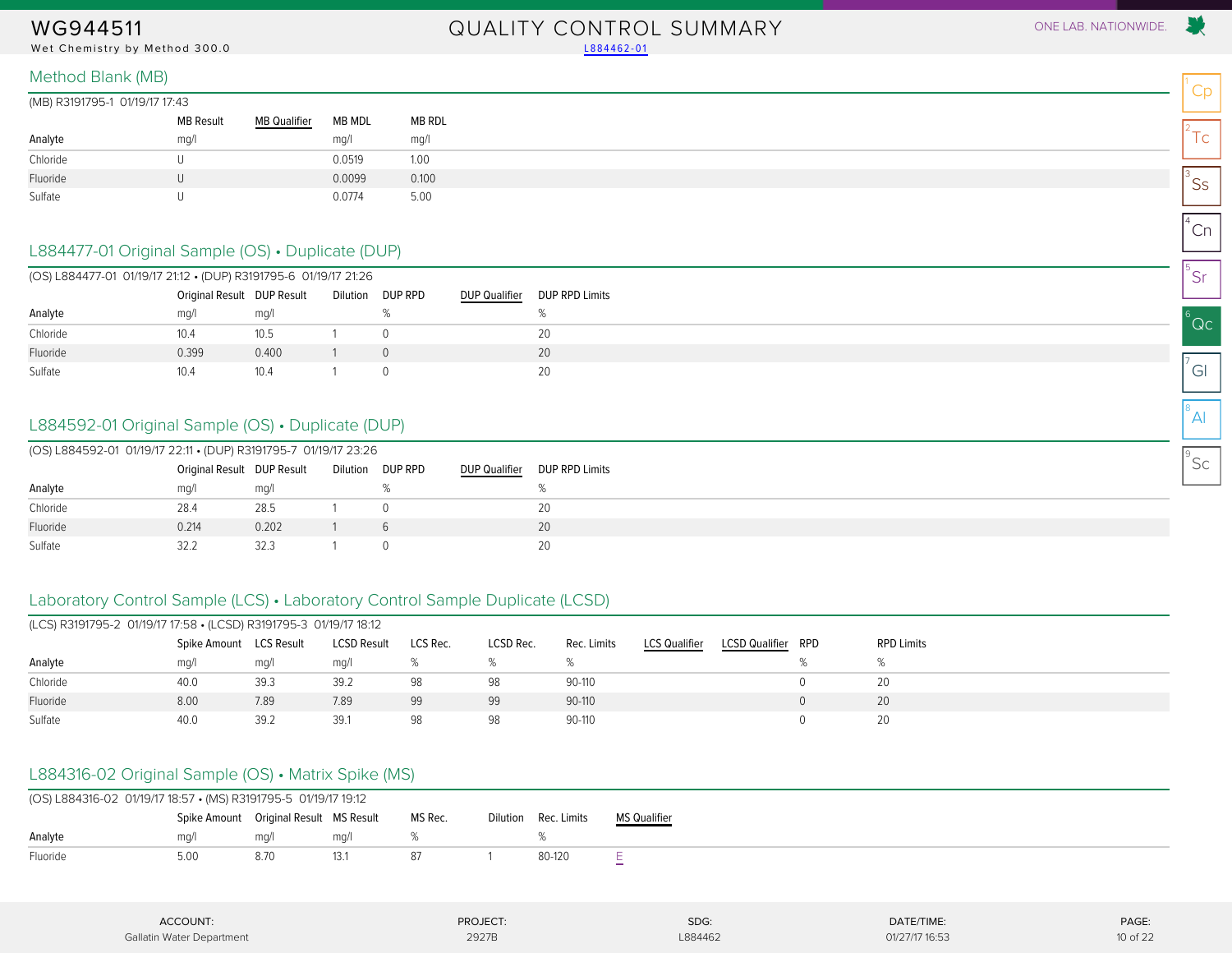#### Wet Chemistry by Method 300.0

# WG944511 QUALITY CONTROL SUMMARY ONE LAB. NATIONWIDE.<br>Wet Chemistry by Method 300.0

### L884601-01 Original Sample (OS) • Matrix Spike (MS) • Matrix Spike Duplicate (MSD)

| (OS) L884601-01 01/20/17 00:55 • (MS) R3191795-8 01/20/17 01:10 • (MSD) R3191795-9 01/20/17 01:25 |              |                           |      |                   |         |          |                      |                     |                      |            |                   |
|---------------------------------------------------------------------------------------------------|--------------|---------------------------|------|-------------------|---------|----------|----------------------|---------------------|----------------------|------------|-------------------|
|                                                                                                   | Spike Amount | Original Result MS Result |      | <b>MSD Result</b> | MS Rec. | MSD Rec. | Dilution Rec. Limits | <b>MS Qualifier</b> | <b>MSD Qualifier</b> | <b>RPD</b> | <b>RPD Limits</b> |
| Analyte                                                                                           | ma/1         | mg/                       | ma/l | ma/l              |         |          |                      |                     |                      |            |                   |
| Chloride                                                                                          | 50.0         | 23.1                      | 73.7 | 73.9              | 101     | 102      | 80-120               |                     |                      |            |                   |
| Fluoride                                                                                          | 5.00         | <b>ND</b>                 | 5.12 | 5.18              | 102     | 104      | 80-120               |                     |                      |            |                   |

Cp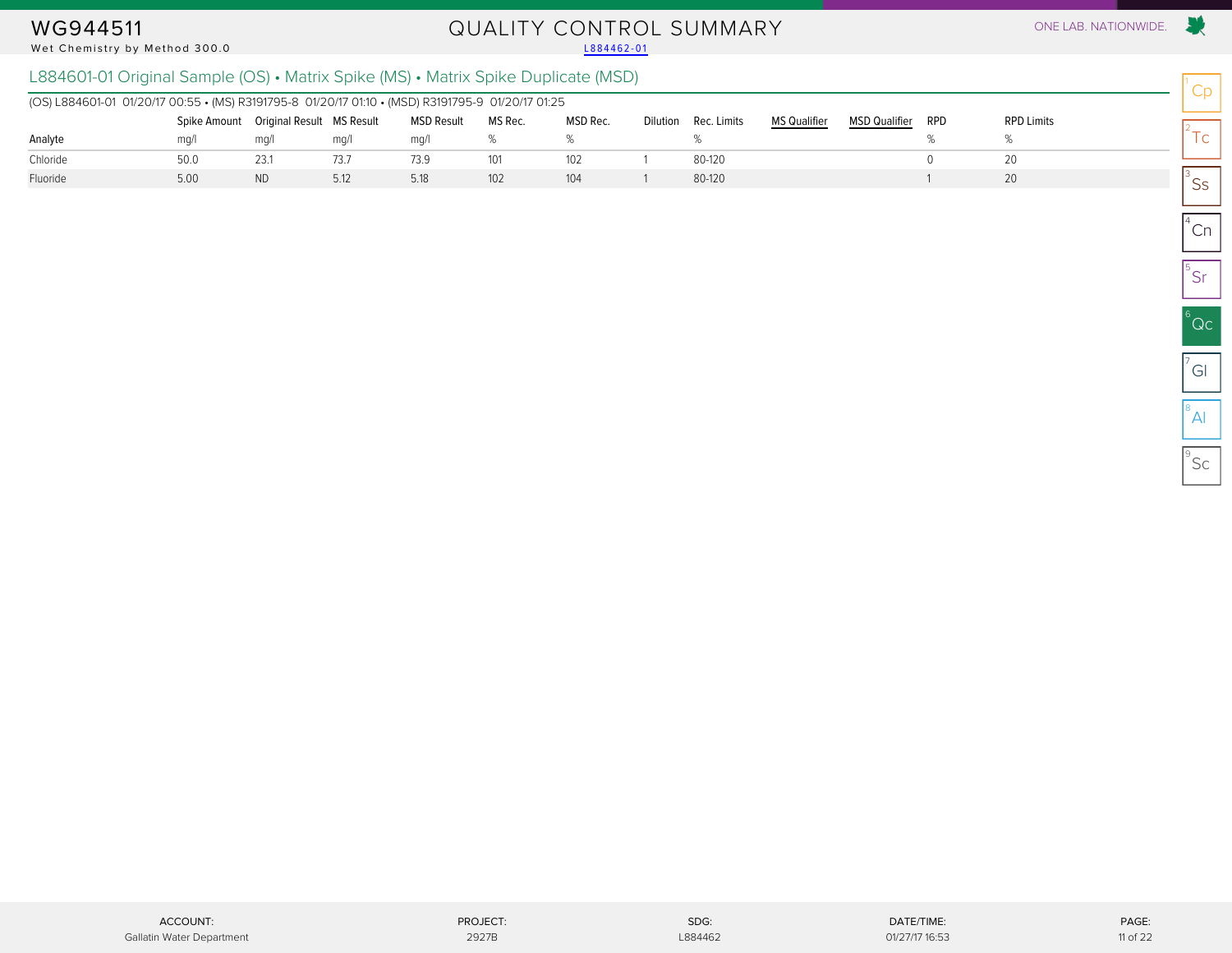Wet Chemistry by Method 335.4 [L884462-01](#page-4-1)

# WG946724 QUALITY CONTROL SUMMARY ONE LAB. NATIONWIDE.

| (MB) R3193100-1 01/26/17 18:11 |                  |                     |        |         |
|--------------------------------|------------------|---------------------|--------|---------|
|                                | <b>MB Result</b> | <b>MB Qualifier</b> | MB MDL | MB RDL  |
| Analyte                        | mq/1             |                     | ma/1   | mq/     |
| Cyanide                        |                  |                     | 0.0018 | 0.00500 |

#### L884958-01 Original Sample (OS) • Duplicate (DUP)

<span id="page-11-0"></span>

| (OS) L884958-01 01/26/17 18:24 • (DUP) R3193100-6 01/26/17 18:25 |                            |         |          |         |                      |                       |
|------------------------------------------------------------------|----------------------------|---------|----------|---------|----------------------|-----------------------|
|                                                                  | Original Result DUP Result |         | Dilution | DUP RPD | <b>DUP Qualifier</b> | <b>DUP RPD Limits</b> |
| Analyte                                                          | ma/                        | ma/l    |          |         |                      |                       |
| Cyanide                                                          | ND.                        | 0.00394 |          |         |                      |                       |

### L885180-06 Original Sample (OS) • Duplicate (DUP)

| (OS) L885180-06 01/26/17 18:36 • (DUP) R3193100-7 01/26/17 18:37               |     |       |  |  |  |  |  |  |  |  |
|--------------------------------------------------------------------------------|-----|-------|--|--|--|--|--|--|--|--|
| Original Result DUP Result<br>Dilution DUP RPD<br>DUP Qualifier DUP RPD Limits |     |       |  |  |  |  |  |  |  |  |
| Analyte                                                                        | ma/ | ma/l  |  |  |  |  |  |  |  |  |
| Cyanide                                                                        | ND. | 0.000 |  |  |  |  |  |  |  |  |

#### Laboratory Control Sample (LCS) • Laboratory Control Sample Duplicate (LCSD)

| (LCS) R3193100-2 01/26/17 18:12 • (LCSD) R3193100-3 01/26/17 18:13 |                         |       |             |          |           |             |                      |                    |  |                   |  |
|--------------------------------------------------------------------|-------------------------|-------|-------------|----------|-----------|-------------|----------------------|--------------------|--|-------------------|--|
|                                                                    | Spike Amount LCS Result |       | LCSD Result | LCS Rec. | LCSD Rec. | Rec. Limits | <b>LCS Qualifier</b> | LCSD Qualifier RPD |  | <b>RPD Limits</b> |  |
| Analyte                                                            | ma/l                    | ma/l  | ma/l        |          |           |             |                      |                    |  |                   |  |
| Cyanide                                                            | 0.100                   | 0.106 | 0.108       | 106      |           | 90-110      |                      |                    |  |                   |  |

### L884893-02 Original Sample (OS) • Matrix Spike (MS) • Matrix Spike Duplicate (MSD)

| (OS) L884893-02 01/26/17 18:19 • (MS) R3193100-4 01/26/17 18:20 • (MSD) R3193100-5 01/26/17 18:23 |                                          |           |       |            |         |          |          |             |                     |                      |     |                   |
|---------------------------------------------------------------------------------------------------|------------------------------------------|-----------|-------|------------|---------|----------|----------|-------------|---------------------|----------------------|-----|-------------------|
|                                                                                                   | Spike Amount  Original Result  MS Result |           |       | MSD Result | MS Rec. | MSD Rec. | Dilution | Rec. Limits | <b>MS Qualifier</b> | <b>MSD Qualifier</b> | RPD | <b>RPD Limits</b> |
| Analyte                                                                                           | ma/l                                     | ma/l      | ma/l  | ma/l       |         |          |          |             |                     |                      |     |                   |
| Cyanide                                                                                           | 0.200                                    | <b>ND</b> | 0.189 | 0.190      |         |          |          | $90-110$    |                     |                      |     |                   |

| ACCOUNT:                  | PROJECT: | SDG:    | DATE/TIME:     | PAGE:    |
|---------------------------|----------|---------|----------------|----------|
| Gallatin Water Department | 2927E    | L884462 | 01/27/17 16:53 | 12 of 22 |

Cp

 $2^2$ Tc

 $\mathsf{^{3}SS}$ 

 $^{4}$ Cn

5 Sr

 $^6$ Qc

 $\sigma$ <sup>7</sup>Gl

 $^8$ Al

 $^{\circ}$ Sc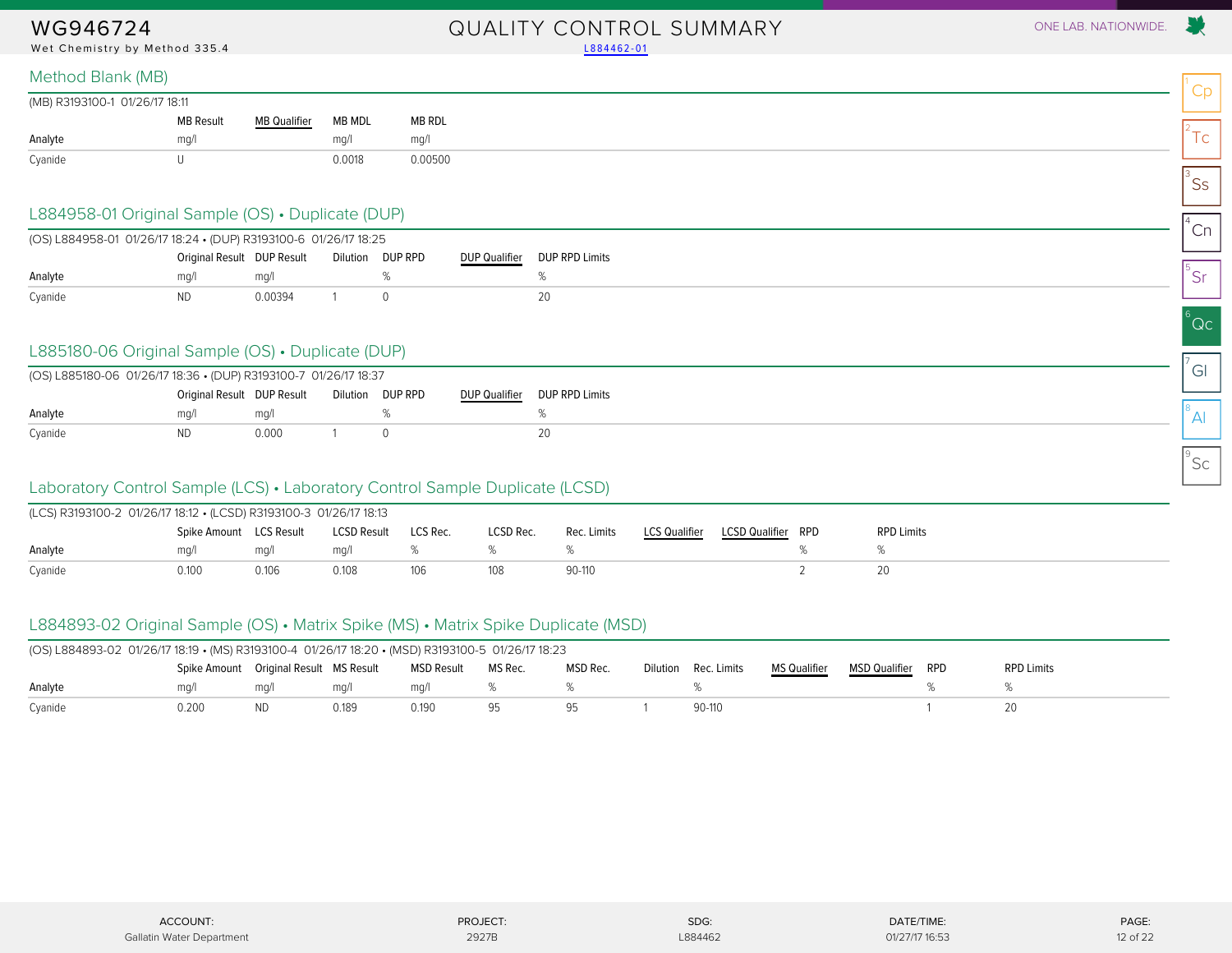Wet Chemistry by Method 5540 C-2000 [L884462-01](#page-4-1)

# WG944757 QUALITY CONTROL SUMMARY ONE LAB. NATIONWIDE.

Cp

 $2^2$ Tc

 $\mathsf{^{3}SS}$ 

 $^{4}$ Cn

5 Sr

 $^6$ Qc

 $\sigma$ <sup>7</sup>Gl

 $^8$ Al

 $^{\circ}$ Sc

#### Method Blank (MB)

| (MB) R3191808-1 01/20/17 08:22 |                  |                                                               |        |        |
|--------------------------------|------------------|---------------------------------------------------------------|--------|--------|
|                                | <b>MB Result</b> | <b>MB Qualifier</b><br>the control of the control of the con- | MB MDL | MB RDL |
| Analyte                        | ma/              |                                                               | mq/    | mq/1   |
| MBAS                           |                  |                                                               | 0.019  | 0.100  |

#### L884458-01 Original Sample (OS) • Duplicate (DUP)

<span id="page-12-0"></span>

|             | (OS) L884458-01 01/20/17 08:26 • (DUP) R3191808-4 01/20/17 08:26<br>Original Result DUP Result<br>Dilution DUP RPD<br>ma/l<br>ma/<br><b>ND</b><br>0.000 |  |  |  |               |                |  |  |  |  |
|-------------|---------------------------------------------------------------------------------------------------------------------------------------------------------|--|--|--|---------------|----------------|--|--|--|--|
|             |                                                                                                                                                         |  |  |  | DUP Qualifier | DUP RPD Limits |  |  |  |  |
| Analyte     |                                                                                                                                                         |  |  |  |               |                |  |  |  |  |
| <b>MBAS</b> |                                                                                                                                                         |  |  |  |               |                |  |  |  |  |

### Laboratory Control Sample (LCS) • Laboratory Control Sample Duplicate (LCSD)

| (LCS) R3191808-2 01/20/17 08:23 • (LCSD) R3191808-3 01/20/17 08:23 |                         |       |                    |          |           |             |               |                       |     |                   |
|--------------------------------------------------------------------|-------------------------|-------|--------------------|----------|-----------|-------------|---------------|-----------------------|-----|-------------------|
|                                                                    | Spike Amount LCS Result |       | <b>LCSD Result</b> | LCS Rec. | LCSD Rec. | Rec. Limits | LCS Qualifier | <b>LCSD Qualifier</b> | RPD | <b>RPD Limits</b> |
| Analyte                                                            | ma/l                    | ma/   | ma/                |          |           |             |               |                       |     |                   |
| MBAS                                                               | 1.00                    | 0.929 | 0.909              | 93       |           | 90-110      |               |                       |     |                   |

### L884767-02 Original Sample (OS) • Matrix Spike (MS) • Matrix Spike Duplicate (MSD)

| (OS) L884767-02 01/20/17 08:29 • (MS) R3191808-5 01/20/17 08:30 • (MSD) R3191808-6 01/20/17 08:30 |                                        |      |       |            |         |          |          |             |                     |               |     |                   |
|---------------------------------------------------------------------------------------------------|----------------------------------------|------|-------|------------|---------|----------|----------|-------------|---------------------|---------------|-----|-------------------|
|                                                                                                   | Spike Amount Original Result MS Result |      |       | MSD Result | MS Rec. | MSD Rec. | Dilution | Rec. Limits | <b>MS Qualifier</b> | MSD Qualifier | RPD | <b>RPD Limits</b> |
| Analyte                                                                                           | ma/1                                   | ma/l | ma/l  | ma/        |         |          |          |             |                     |               |     |                   |
| MBAS                                                                                              | LOO                                    |      | 0.946 | 0.961      |         |          |          | 90-110      |                     |               |     |                   |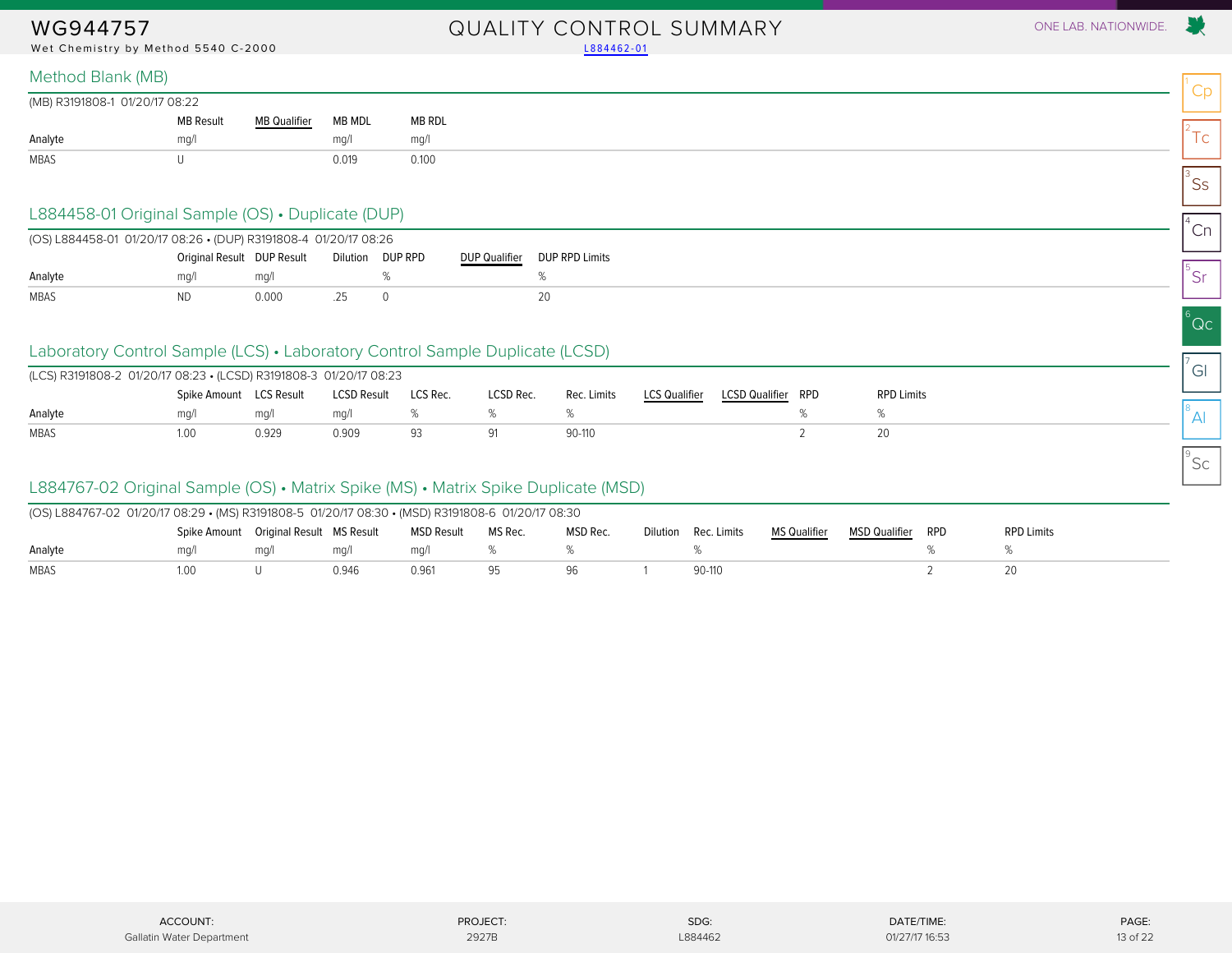#### WG946060 QUALITY CONTROL SUMMARY ONE LAB. NATIONWIDE. Mercury by Method 245.1 and the control of the control of the control of the control of the control of the control of the control of the control of the control of the control of the control of the control of the control of

#### Method Blank (MB)

| (MB) R3192564-1 01/24/17 19:02 |                  |                     |          |          |
|--------------------------------|------------------|---------------------|----------|----------|
|                                | <b>MB Result</b> | <b>MB</b> Qualifier | MB MDL   | MB RDL   |
| Analyte                        | ma/              |                     | ma/l     | mg/      |
| Mercury                        |                  |                     | 0.000049 | 0.000200 |

### Laboratory Control Sample (LCS) • Laboratory Control Sample Duplicate (LCSD)

<span id="page-13-0"></span>

| (LCS) R3192564-2 01/24/17 19:04 • (LCSD) R3192564-3 01/24/17 19:06 |                         |         |                    |          |           |             |                      |                       |     |                   |
|--------------------------------------------------------------------|-------------------------|---------|--------------------|----------|-----------|-------------|----------------------|-----------------------|-----|-------------------|
|                                                                    | Spike Amount LCS Result |         | <b>LCSD Result</b> | LCS Rec. | LCSD Rec. | Rec. Limits | <b>LCS Qualifier</b> | <b>LCSD Qualifier</b> | RPD | <b>RPD Limits</b> |
| Analyte                                                            | ma/                     | ma/l    | ma/l               |          |           |             |                      |                       |     |                   |
| Mercury                                                            | 0.00300                 | 0.00297 | 0.00286            | 99       |           | 85-115      |                      |                       |     |                   |

### L884958-01 Original Sample (OS) • Matrix Spike (MS) • Matrix Spike Duplicate (MSD)

| (OS) L884958-01 01/24/17 19:09 • (MS) R3192564-4 01/24/17 19:11 • (MSD) R3192564-5 01/24/17 19:13 |         |                                          |         |            |         |          |                      |              |               |     |                   |
|---------------------------------------------------------------------------------------------------|---------|------------------------------------------|---------|------------|---------|----------|----------------------|--------------|---------------|-----|-------------------|
|                                                                                                   |         | Spike Amount  Original Result  MS Result |         | MSD Result | MS Rec. | MSD Rec. | Dilution Rec. Limits | MS Qualifier | MSD Qualifier | RPD | <b>RPD Limits</b> |
| Analyte                                                                                           | ma/1    | ma/                                      | ma/l    | ma/l       |         |          |                      |              |               |     |                   |
| Mercury                                                                                           | 0.00300 | ND.                                      | 0.00306 | 0.00310    | 102     | 103      | 70-130               |              |               |     |                   |

 $^{\circ}$ Sc

Cp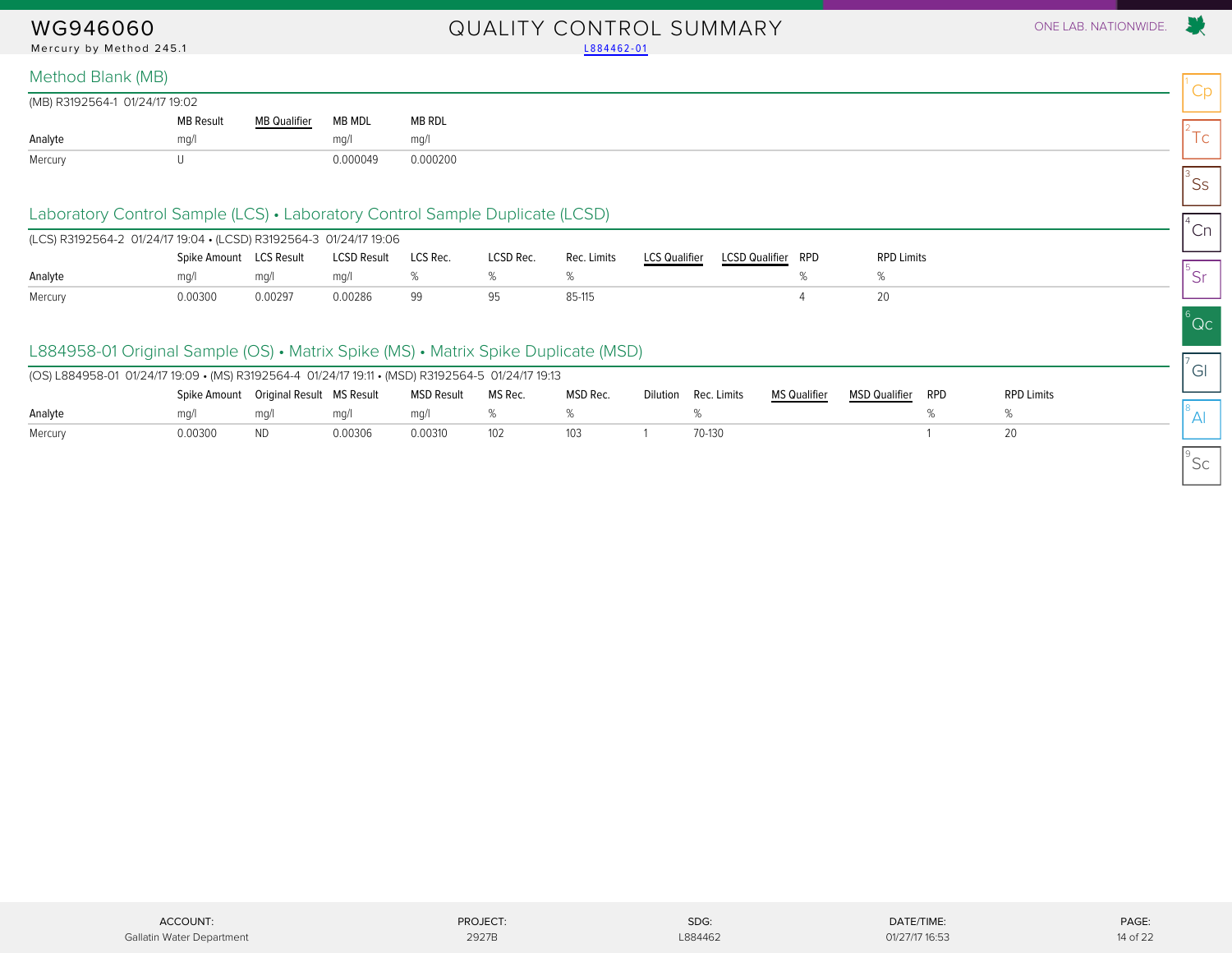Metals (ICP) by Method 200.7 [L884462-01](#page-4-1)

# WG944806 QUALITY CONTROL SUMMARY ONE LAB. NATIONWIDE.

#### (MB) R3192216-1 01/23/17 12:49

|           | <b>MB Result</b> | <b>MB Qualifier</b> | MB MDL | MB RDL  |
|-----------|------------------|---------------------|--------|---------|
| Analyte   | mg/l             |                     | mg/l   | mg/l    |
| Aluminum  | 0.0292           | ैं.                 | 0.0273 | 0.200   |
| Barium    | $\cup$           |                     | 0.001  | 0.00500 |
| Chromium  | U                |                     | 0.0018 | 0.0100  |
| Copper    | U                |                     | 0.007  | 0.0100  |
| Iron      | U                |                     | 0.0282 | 0.100   |
| Manganese | U                |                     | 0.002  | 0.0100  |
| Nickel    | U                |                     | 0.0058 | 0.0100  |
| Silver    | U                |                     | 0.0027 | 0.00500 |
| Sodium    | U                |                     | 0.0939 | 1.00    |
| Zinc      | U                |                     | 0.0034 | 0.0500  |
|           |                  |                     |        |         |

### <span id="page-14-0"></span>Laboratory Control Sample (LCS) • Laboratory Control Sample Duplicate (LCSD)

| (LCS) R3192216-3 01/23/17 12:54 • (LCSD) R3192216-4 01/23/17 12:56 |                         |       |                    |          |           |             |                      |                       |     |                   |
|--------------------------------------------------------------------|-------------------------|-------|--------------------|----------|-----------|-------------|----------------------|-----------------------|-----|-------------------|
|                                                                    | Spike Amount LCS Result |       | <b>LCSD Result</b> | LCS Rec. | LCSD Rec. | Rec. Limits | <b>LCS Qualifier</b> | <b>LCSD Qualifier</b> | RPD | <b>RPD Limits</b> |
| Analyte                                                            | mg/l                    | mg/l  | mg/l               | %        | %         | %           |                      |                       | %   | %                 |
| Aluminum                                                           | 10.0                    | 10.3  | 10.2               | 103      | 102       | 85-115      |                      |                       |     | 20                |
| Barium                                                             | 1.00                    | 1.05  | 1.03               | 105      | 103       | 85-115      |                      |                       |     | 20                |
| Chromium                                                           | 1.00                    | 1.03  | 1.01               | 103      | 101       | 85-115      |                      |                       |     | 20                |
| Copper                                                             | 1.00                    | 1.02  | 0.998              | 102      | 100       | 85-115      |                      |                       |     | 20                |
| Iron                                                               | 10.0                    | 10.1  | 9.92               | 101      | 99        | 85-115      |                      |                       |     | 20                |
| Manganese                                                          | 1.00                    | 0.992 | 0.977              | 99       | 98        | 85-115      |                      |                       |     | 20                |
| Nickel                                                             | 1.00                    | 1.04  | 1.03               | 104      | 103       | 85-115      |                      |                       |     | 20                |
| Silver                                                             | 0.200                   | 0.197 | 0.194              | 99       | 97        | 85-115      |                      |                       |     | 20                |
| Sodium                                                             | 10.0                    | 10.1  | 9.93               | 101      | 99        | 85-115      |                      |                       | C.  | 20                |
| Zinc                                                               | 1.00                    | 1.06  | 1.04               | 106      | 104       | 85-115      |                      |                       |     | 20                |

### L884458-01 Original Sample (OS) • Matrix Spike (MS) • Matrix Spike Duplicate (MSD)

|           | (OS) L884458-01 01/23/17 12:59 • (MS) R3192216-6 01/23/17 13:05 • (MSD) R3192216-7 01/23/17 13:07 |                           |       |                   |          |          |          |             |                     |                      |     |                   |          |
|-----------|---------------------------------------------------------------------------------------------------|---------------------------|-------|-------------------|----------|----------|----------|-------------|---------------------|----------------------|-----|-------------------|----------|
|           | Spike Amount                                                                                      | Original Result MS Result |       | <b>MSD Result</b> | MS Rec.  | MSD Rec. | Dilution | Rec. Limits | <b>MS Qualifier</b> | <b>MSD Qualifier</b> | RPD | <b>RPD Limits</b> |          |
| Analyte   | mg/l                                                                                              | mg/l                      | mg/l  | mg/l              | %        | %        |          | %           |                     |                      | %   | %                 |          |
| Aluminum  | 10.0                                                                                              | <b>ND</b>                 | 10.2  | 10.8              | 102      | 108      |          | 75-125      |                     |                      | 6   | 20                |          |
| Barium    | 1.00                                                                                              | 0.0211                    | 1.05  | 1.11              | 103      | 109      |          | 75-125      |                     |                      | 6   | 20                |          |
| Chromium  | 1.00                                                                                              | <b>ND</b>                 | 1.01  | 1.07              | 101      | 107      |          | 75-125      |                     |                      |     | 20                |          |
| Copper    | 1.00                                                                                              | <b>ND</b>                 | 1.00  | 1.06              | 100      | 106      |          | 75-125      |                     |                      | 6   | 20                |          |
| Iron      | 10.0                                                                                              | <b>ND</b>                 | 9.91  | 10.5              | 99       | 105      |          | 75-125      |                     |                      | 6   | 20                |          |
| Manganese | 1.00                                                                                              | <b>ND</b>                 | 0.971 | 1.02              | 97       | 102      |          | $75-125$    |                     |                      | 5   | 20                |          |
| Nickel    | 1.00                                                                                              | <b>ND</b>                 | 1.03  | 1.09              | 103      | 109      |          | 75-125      |                     |                      | 6   | 20                |          |
|           | ACCOUNT:                                                                                          |                           |       |                   | PROJECT: |          |          | SDG:        |                     | DATE/TIME:           |     |                   | PAGE:    |
|           | Gallatin Water Department                                                                         |                           |       |                   | 2927B    |          |          | L884462     |                     | 01/27/17 16:53       |     |                   | 15 of 22 |

Cp  $2^2$ Tc  $\mathsf{^{3}SS}$ 

5 Sr  $^6$ Qc

 $^{4}$ Cn

 $\sigma$ <sup>7</sup>Gl  $^8$ Al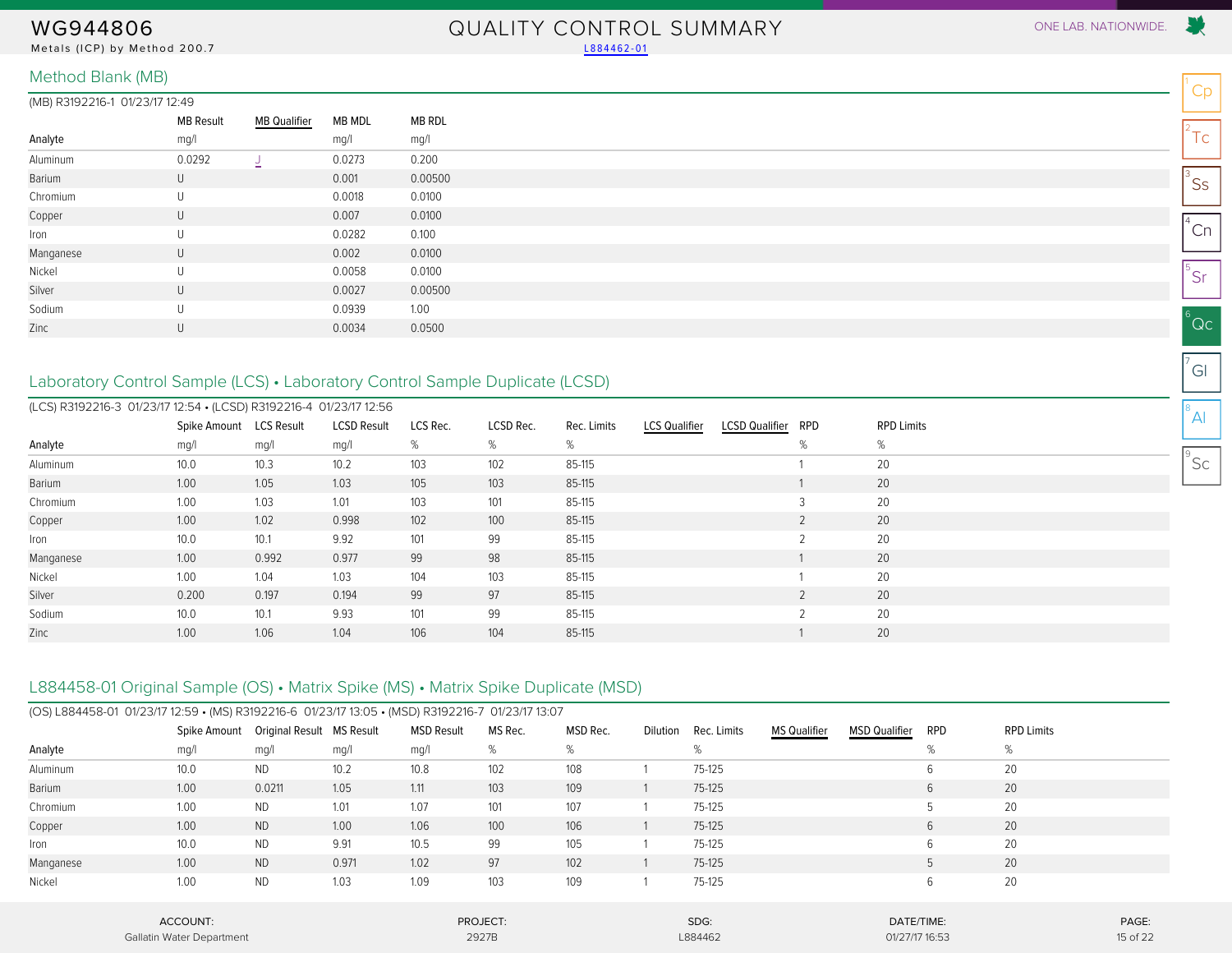#### Metals (ICP) by Method 200.7

# WG944806 QUALITY CONTROL SUMMARY ONE LAB. NATIONWIDE.<br>Metals (ICP) by Method 200.7 L884462-01

Cp

 $2^2$ Tc

 $\mathsf{^{3}SS}$ 

 $^{4}$ Cn

5 Sr

 $^6$ Qc

 $\sigma$ <sup>7</sup>Gl

 $^8$ Al

 $^{\circ}$ Sc

### L884458-01 Original Sample (OS) • Matrix Spike (MS) • Matrix Spike Duplicate (MSD)

| (OS) L884458-01 01/23/17 12:59 • (MS) R3192216-6 01/23/17 13:05 • (MSD) R3192216-7 01/23/17 13:07 |       |                                        |       |                   |         |          |                 |             |                     |                      |     |                   |
|---------------------------------------------------------------------------------------------------|-------|----------------------------------------|-------|-------------------|---------|----------|-----------------|-------------|---------------------|----------------------|-----|-------------------|
|                                                                                                   |       | Spike Amount Original Result MS Result |       | <b>MSD Result</b> | MS Rec. | MSD Rec. | <b>Dilution</b> | Rec. Limits | <b>MS Qualifier</b> | <b>MSD Qualifier</b> | RPD | <b>RPD Limits</b> |
| Analyte                                                                                           | ma/l  | mq/                                    | mq/l  | ma/l              |         |          |                 |             |                     |                      |     |                   |
| Silver                                                                                            | 0.200 | <b>ND</b>                              | 0.195 | 0.205             | 97      | 103      |                 | 75-125      |                     |                      |     | 20                |
| Sodium                                                                                            | 10.0  | 10.6                                   | 20.7  | 22.6              | 101     | 120      |                 | 75-125      |                     |                      |     | 20                |
| Zinc                                                                                              | 1.00  | <b>ND</b>                              | 1.04  | 1.09              | 104     | 109      |                 | 75-125      |                     |                      |     | 20                |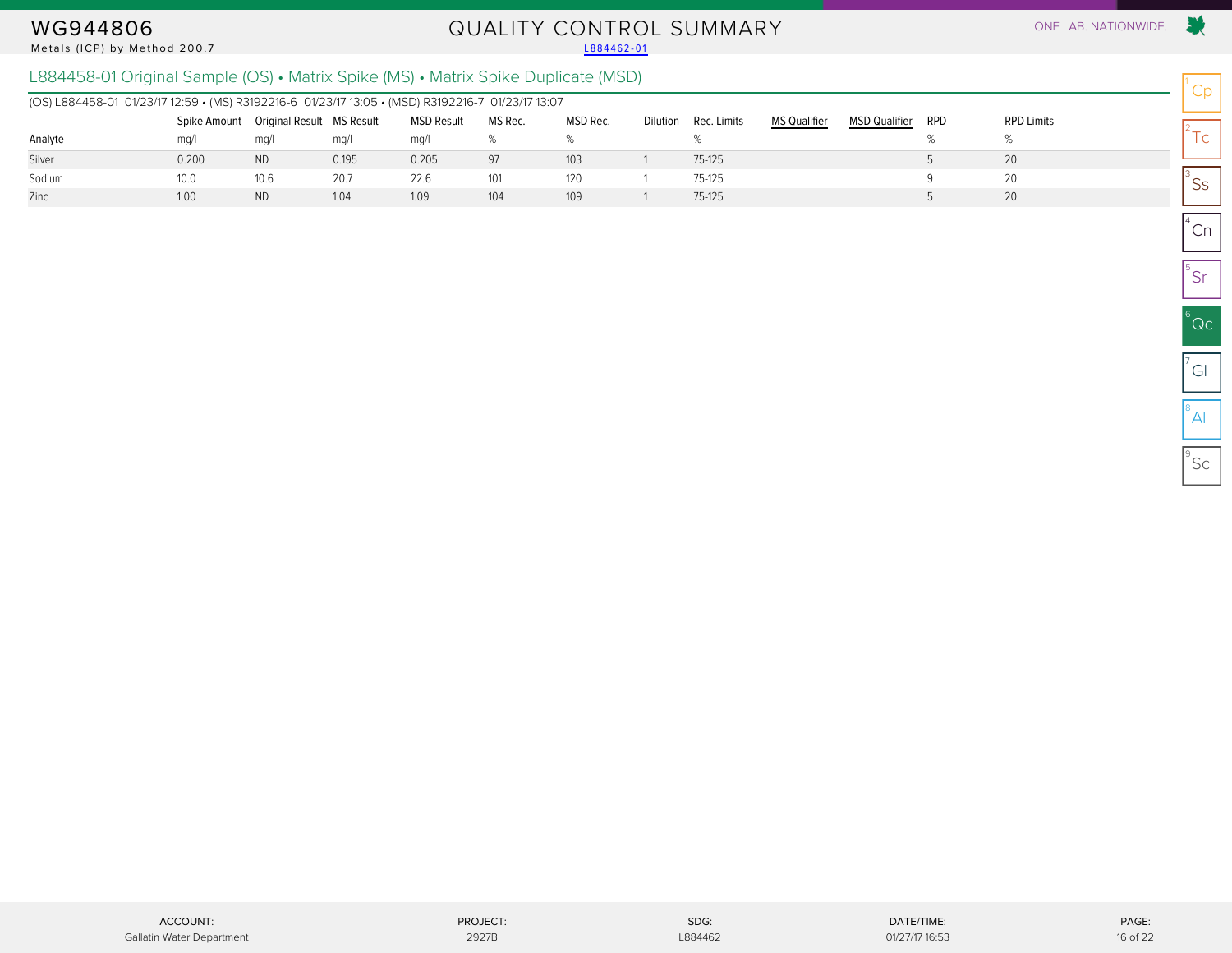Metals (ICPMS) by Method 200.8 [L884462-01](#page-4-1)

# WG944521 QUALITY CONTROL SUMMARY ONE LAB. NATIONWIDE.

| (MB) R3192306-1 01/23/17 19:49 |                  |                     |          |         |  |  |  |
|--------------------------------|------------------|---------------------|----------|---------|--|--|--|
|                                | <b>MB Result</b> | <b>MB Qualifier</b> | MB MDL   | MB RDL  |  |  |  |
| Analyte                        | mg/              |                     | mg/l     | mq/1    |  |  |  |
| Antimony                       |                  |                     | 0.000754 | 0.00100 |  |  |  |
| Beryllium                      | U                |                     | 0.00028  | 0.00100 |  |  |  |
| Cadmium                        |                  |                     | 0.00022  | 0.00100 |  |  |  |

#### Method Blank (MB)

|  |  | (MB) R3192467-1 01/24/17 11:14 |  |  |
|--|--|--------------------------------|--|--|
|--|--|--------------------------------|--|--|

<span id="page-16-0"></span>

|          | <b>MB Result</b> | <b>MB Qualifier</b> | MB MDL  | MB RDL  |  |  |  |
|----------|------------------|---------------------|---------|---------|--|--|--|
| Analyte  | mg/              |                     | mq/1    | mg/l    |  |  |  |
| Arsenic  |                  |                     | 0.00017 | 0.00100 |  |  |  |
| Selenium |                  |                     | 0.00032 | 0.00100 |  |  |  |
| Thallium |                  |                     | 0.00028 | 0.00100 |  |  |  |

### Laboratory Control Sample (LCS) • Laboratory Control Sample Duplicate (LCSD)

| (LCS) R3192306-3 01/23/17 19:59 • (LCSD) R3192306-4 01/23/17 20:05 |              |            |                    |          |           |             |                      |                       |     |                   |
|--------------------------------------------------------------------|--------------|------------|--------------------|----------|-----------|-------------|----------------------|-----------------------|-----|-------------------|
|                                                                    | Spike Amount | LCS Result | <b>LCSD Result</b> | LCS Rec. | LCSD Rec. | Rec. Limits | <b>LCS Qualifier</b> | <b>LCSD Qualifier</b> | RPD | <b>RPD Limits</b> |
| Analyte                                                            | mq/1         | ma/l       | mq/1               |          |           |             |                      |                       |     |                   |
| Antimony                                                           | 0.0579       | 0.0518     | 0.0516             | 89       | 89        | 85-115      |                      |                       |     | 20                |
| Beryllium                                                          | 0.0500       | 0.0477     | 0.0538             | 95       | 108       | 85-115      |                      |                       |     | 20                |
| Cadmium                                                            | 0.0500       | 0.0488     | 0.0473             | 98       | 95        | 85-115      |                      |                       |     | 20                |

### Laboratory Control Sample (LCS) • Laboratory Control Sample Duplicate (LCSD)

| (LCS) R3192467-3 01/24/17 11:21 • (LCSD) R3192467-4 01/24/17 11:24 |                         |        |                    |          |           |             |                      |                       |     |                   |
|--------------------------------------------------------------------|-------------------------|--------|--------------------|----------|-----------|-------------|----------------------|-----------------------|-----|-------------------|
|                                                                    | Spike Amount LCS Result |        | <b>LCSD Result</b> | LCS Rec. | LCSD Rec. | Rec. Limits | <b>LCS Qualifier</b> | <b>LCSD Qualifier</b> | RPD | <b>RPD Limits</b> |
| Analyte                                                            | mq/1                    | mq/l   | mq/1               |          |           |             |                      |                       |     |                   |
| Arsenic                                                            | 0.0500                  | 0.0485 | 0.0477             | 97       | 95        | 85-115      |                      |                       |     | 20                |
| Selenium                                                           | 0.0500                  | 0.0501 | 0.0496             | 100      | 99        | 85-115      |                      |                       |     | 20                |
| Thallium                                                           | 0.0500                  | 0.0456 | 0.0481             | 91       | 96        | 85-115      |                      |                       |     | 20                |

### L884190-01 Original Sample (OS) • Matrix Spike (MS) • Matrix Spike Duplicate (MSD)

| (OS) L884190-01 01/23/17 20:10 • (MS) R3192306-5 01/23/17 20:16 • (MSD) R3192306-6 01/23/17 20:21 |        |                                        |        |                   |         |          |          |             |                     |                      |            |                   |
|---------------------------------------------------------------------------------------------------|--------|----------------------------------------|--------|-------------------|---------|----------|----------|-------------|---------------------|----------------------|------------|-------------------|
|                                                                                                   |        | Spike Amount Original Result MS Result |        | <b>MSD Result</b> | MS Rec. | MSD Rec. | Dilution | Rec. Limits | <b>MS Qualifier</b> | <b>MSD Qualifier</b> | <b>RPD</b> | <b>RPD Limits</b> |
| Analyte                                                                                           | ma/l   | ma/l                                   | mq/1   | ma/l              |         |          |          |             |                     |                      |            |                   |
| Antimony                                                                                          | 0.0500 | ND                                     | 0.0531 | 0.0514            | 106     | 103      |          | 70-130      |                     |                      |            |                   |
| Beryllium                                                                                         | 0.0500 | <b>ND</b>                              | 0.0426 | 0.0451            | 85      | 90       |          | 70-130      |                     |                      |            | 20                |
|                                                                                                   |        |                                        |        |                   |         |          |          |             |                     |                      |            |                   |

| ACCOUNT:                  | PROJECT: | SDG:    | DATE/TIME:     | PAGE.    |
|---------------------------|----------|---------|----------------|----------|
| Gallatin Water Department | 2927B    | L884462 | 01/27/17 16:53 | 17 of 22 |



Cp

 $2^2$ Tc

 $\mathsf{^{3}SS}$ 

 $^{4}$ Cn

5 Sr

 $^6$ Qc

 $\sigma$ <sup>7</sup>Gl

 $^8$ Al

 $^{\circ}$ Sc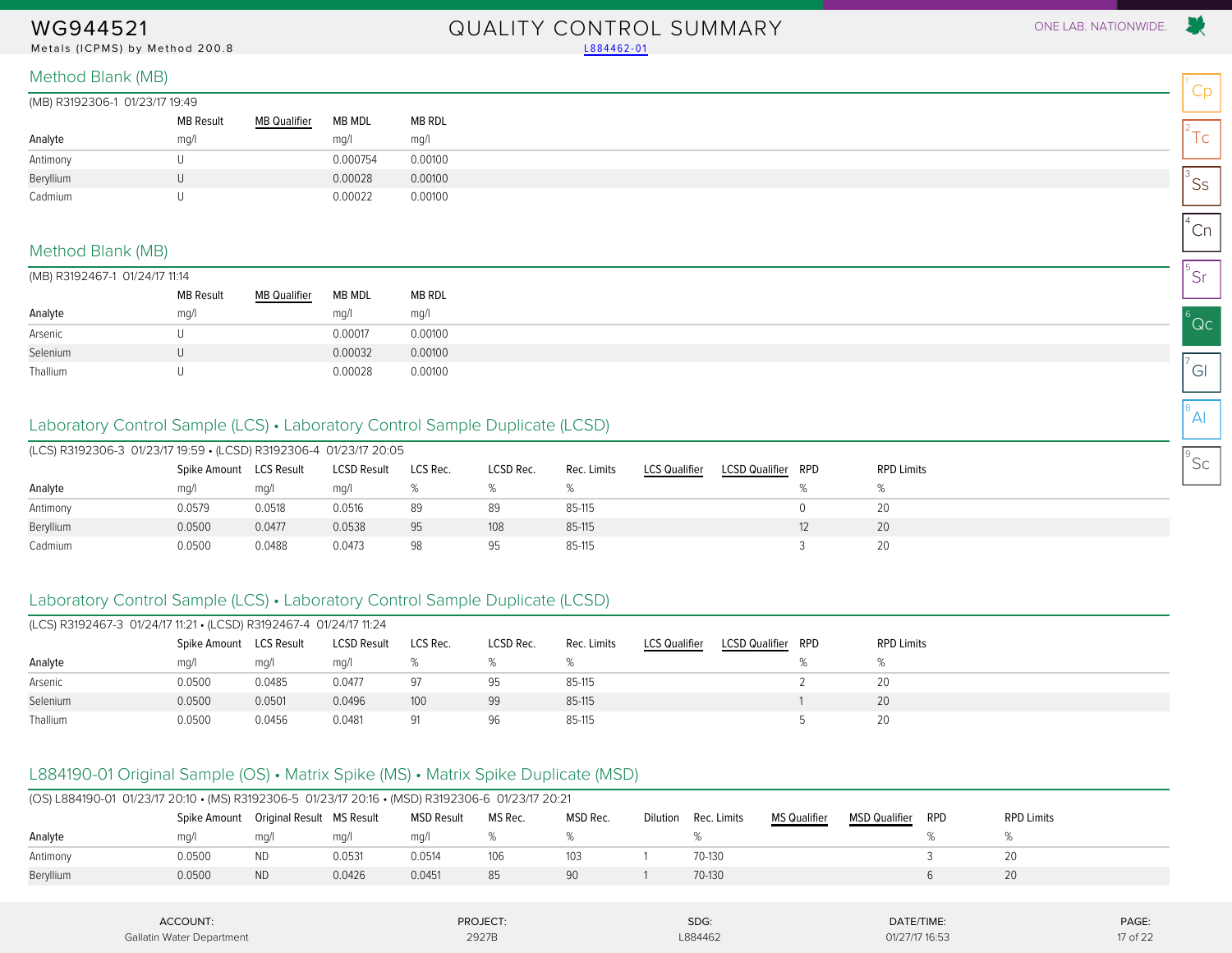#### Metals (ICPMS) by Method 200.8

# WG944521 QUALITY CONTROL SUMMARY ONE LAB. NATIONWIDE.<br>Metals (ICPMS) by Method 200.8 and the control of the control of the control of the control one lab. Nationwide

### L884190-01 Original Sample (OS) • Matrix Spike (MS) • Matrix Spike Duplicate (MSD)

| (OS) L884190-01 01/23/17 20:10 • (MS) R3192306-5 01/23/17 20:16 • (MSD) R3192306-6 01/23/17 20:21 |        |                                        |        |            |         |          |  |                      |                     |                      |     |                   |
|---------------------------------------------------------------------------------------------------|--------|----------------------------------------|--------|------------|---------|----------|--|----------------------|---------------------|----------------------|-----|-------------------|
|                                                                                                   |        | Spike Amount Original Result MS Result |        | MSD Result | MS Rec. | MSD Rec. |  | Dilution Rec. Limits | <b>MS Qualifier</b> | <b>MSD Qualifier</b> | RPD | <b>RPD Limits</b> |
| Analyte                                                                                           | ma/    | ma/1                                   | ma/    | ma/1       |         |          |  |                      |                     |                      |     |                   |
| Cadmium                                                                                           | 0.0500 | <b>ND</b>                              | 0.0472 | 0.0466     | 94      |          |  | 70-130               |                     |                      |     |                   |

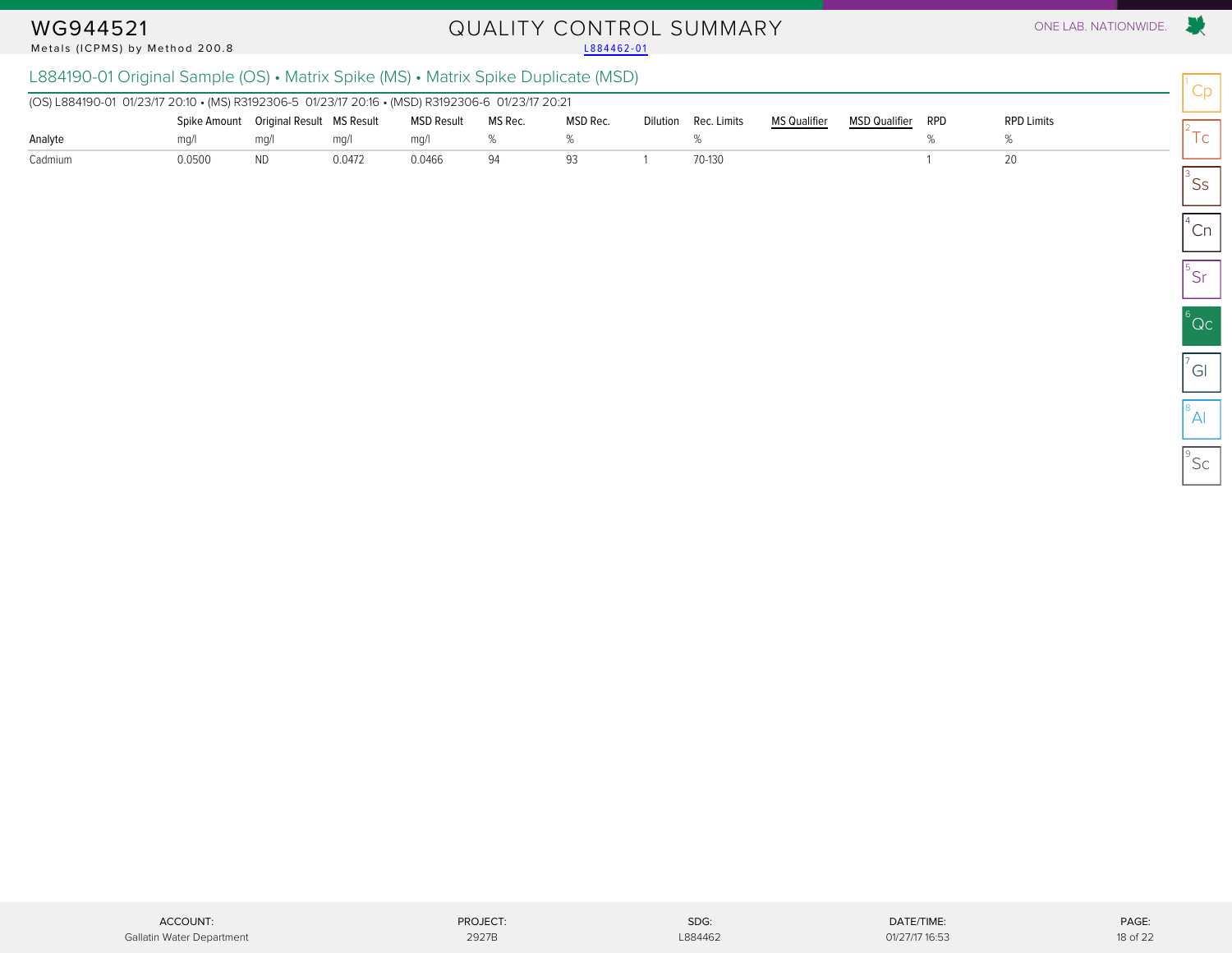## GLOSSARY OF TERMS ONE LAB. NATIONWIDE.

# 

<span id="page-18-0"></span>

| <b>SDG</b>      | Sample Delivery Group.                                                                                                                                                                             |
|-----------------|----------------------------------------------------------------------------------------------------------------------------------------------------------------------------------------------------|
| <b>MDL</b>      | Method Detection Limit.                                                                                                                                                                            |
| <b>RDL</b>      | Reported Detection Limit.                                                                                                                                                                          |
| <b>ND</b>       | Not detected at the Reporting Limit (or MDL where applicable).                                                                                                                                     |
| U               | Not detected at the Reporting Limit (or MDL where applicable).                                                                                                                                     |
| <b>RPD</b>      | Relative Percent Difference.                                                                                                                                                                       |
| Original Sample | The non-spiked sample in the prep batch used to determine the Relative Percent Difference (RPD)<br>from a quality control sample. The Original Sample may not be included within the reported SDG. |
| Rec.            | Recovery.                                                                                                                                                                                          |

| Qualifier | Description                                                                                                                                    |
|-----------|------------------------------------------------------------------------------------------------------------------------------------------------|
| Ε         | The analyte concentration exceeds the upper limit of the calibration range of the instrument<br>established by the initial calibration (ICAL). |
|           | The identification of the analyte is acceptable; the reported value is an estimate.                                                            |

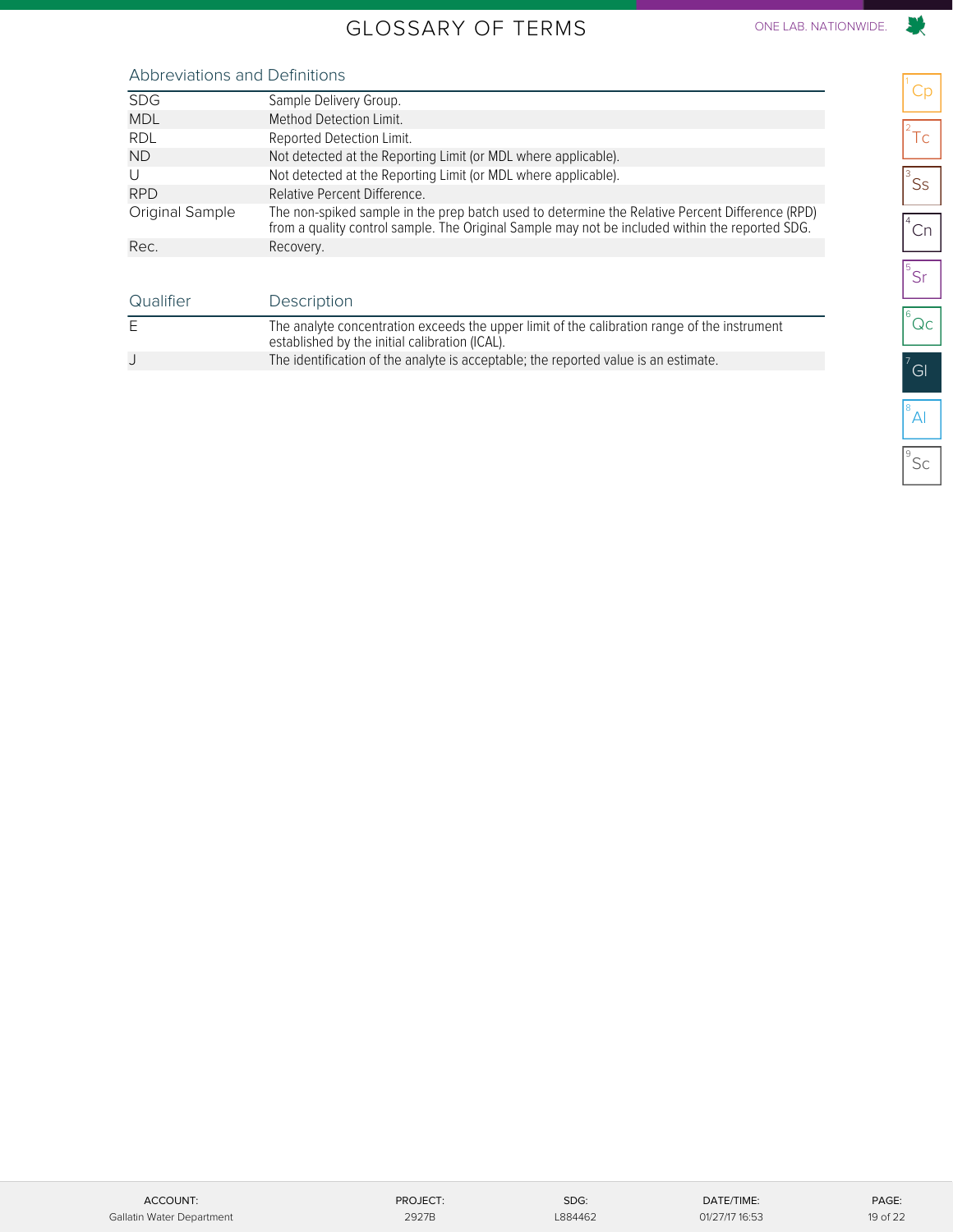## ACCREDITATIONS & LOCATIONS ONE LAB. NATIONWIDE.

<span id="page-19-0"></span>ESC Lab Sciences is the only environmental laboratory accredited/certified to support your work nationwide from one location. One phone call, one point of contact, one laboratory. No other lab is as accessible or prepared to handle your needs throughout the country. Our capacity and capability from our single location laboratory is comparable to the collective totals of the network laboratories in our industry. The most significant benefit to our "one location" design is the design of our laboratory campus. The model is conducive to accelerated productivity, decreasing turn-around time, and preventing cross contamination, thus protecting sample integrity. Our focus on premium quality and prompt service allows us to be **YOUR LAB OF CHOICE.** \* Not all certifications held by the laboratory are applicable to the results reported in the attached report.

#### State Accreditations

| Alabama               | 40660          | Nevada                      | TN-03-2002-34    |
|-----------------------|----------------|-----------------------------|------------------|
| Alaska                | <b>UST-080</b> | New Hampshire               | 2975             |
| Arizona               | AZ0612         | New Jersey-NELAP            | <b>TN002</b>     |
| Arkansas              | 88-0469        | New Mexico                  | TN00003          |
| California            | 01157CA        | New York                    | 11742            |
| Colorado              | TN00003        | North Carolina              | Env375           |
| Conneticut            | PH-0197        | North Carolina <sup>1</sup> | DW21704          |
| Florida               | E87487         | North Carolina <sup>2</sup> | 41               |
| Georgia               | NELAP          | North Dakota                | R-140            |
| Georgia <sup>1</sup>  | 923            | Ohio-VAP                    | CL0069           |
| Idaho                 | TN00003        | Oklahoma                    | 9915             |
| Illinois              | 200008         | Oregon                      | TN200002         |
| Indiana               | $C-TN-01$      | Pennsylvania                | 68-02979         |
| lowa                  | 364            | Rhode Island                | 221              |
| Kansas                | E-10277        | South Carolina              | 84004            |
| Kentucky <sup>1</sup> | 90010          | South Dakota                | n/a              |
| Kentucky <sup>2</sup> | 16             | Tennessee <sup>14</sup>     | 2006             |
| Louisiana             | AI30792        | Texas                       | T104704245-07-TX |
| Maine                 | TN0002         | Texas <sup>5</sup>          | LAB0152          |
| Maryland              | 324            | Utah                        | 6157585858       |
| Massachusetts         | M-TN003        | Vermont                     | VT2006           |
| Michigan              | 9958           | Virginia                    | 109              |
| Minnesota             | 047-999-395    | Washington                  | C1915            |
| Mississippi           | TN00003        | West Virginia               | 233              |
| Missouri              | 340            | Wisconsin                   | 9980939910       |
| Montana               | CERT0086       | Wyoming                     | A2LA             |
| Nebraska              | NE-OS-15-05    |                             |                  |

#### Third Party & Federal Accreditations

| A2LA - ISO 17025    | 1461.01 | AIHA | 100789  |
|---------------------|---------|------|---------|
| $A2LA - ISO 170255$ | 1461.02 | DOD  | 1461.01 |
| Canada              | 1461.01 | USDA | S-67674 |
| EPA-Crypto          | TN00003 |      |         |

<sup>1</sup>. Drinking Water <sup>2.</sup> Underground Storage Tanks  $3$  Aquatic Toxicity  $4$  Chemical/Microbiological  $5$  Mold  $\alpha$ <sup>5</sup> Accreditation not applicable

#### Our Locations

ESC Lab Sciences has sixty-four client support centers that provide sample pickup and/or the delivery of sampling supplies. If you would like assistance from one of our support offices, please contact our main office. **ESC Lab Sciences performs all testing at our central laboratory.**



| ACCOUNT:                  | PROJECT: | SDG:    | DATE/TIME:     | PAGE:    |
|---------------------------|----------|---------|----------------|----------|
| Gallatin Water Department | 2927B    | L884462 | 01/27/17 16:53 | 20 of 22 |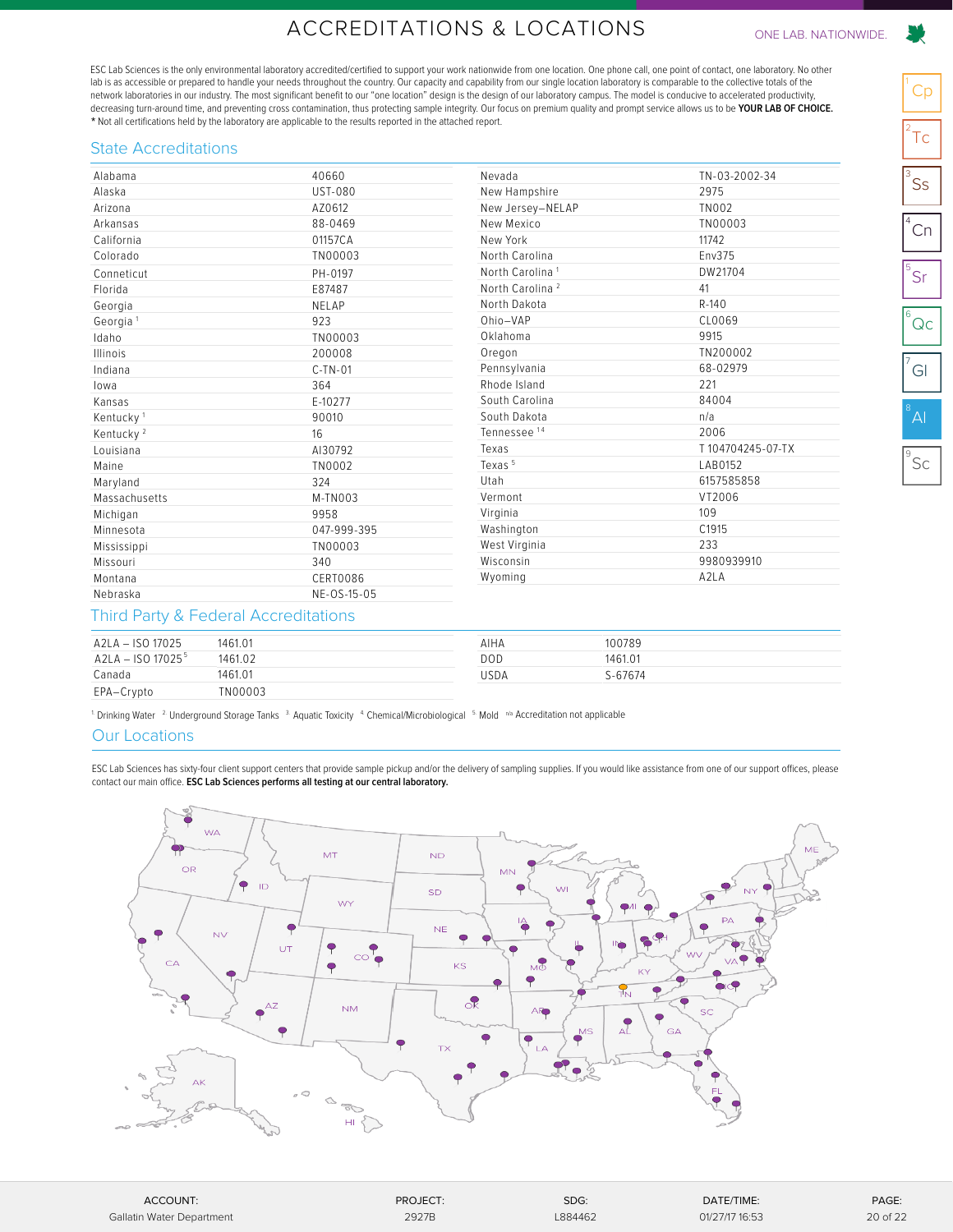| ANTI WANTS SHOULD                                                                                               |                                                    |                              | Billing Information & Quote Number:<br><b>Accounts Payable</b><br>239 Hancock Street<br>Gallatin, TN 37066          |                                         |                                     |                   | Analysis / Container / Preservative |                          |                     |                       |                 |      |                                                                   | Page of<br>Chain of Custody |                                                                                           |                            |                                 |
|-----------------------------------------------------------------------------------------------------------------|----------------------------------------------------|------------------------------|---------------------------------------------------------------------------------------------------------------------|-----------------------------------------|-------------------------------------|-------------------|-------------------------------------|--------------------------|---------------------|-----------------------|-----------------|------|-------------------------------------------------------------------|-----------------------------|-------------------------------------------------------------------------------------------|----------------------------|---------------------------------|
| <b>Gallatin Water Department</b><br>239 Hancock Street<br>Gallatin, TN 37066<br>Report to:<br>Mr. David Kellogg |                                                    |                              |                                                                                                                     |                                         |                                     |                   |                                     |                          |                     |                       |                 |      |                                                                   | 12065 Lebanon Rd            | $-C+1-E+N+$<br>YOUR LAB OF CHOICE                                                         |                            |                                 |
|                                                                                                                 |                                                    |                              | Email To: dkellogg@gallatinutilities.com,<br>bbaggett@gallatinutilities.com,<br>deaths are all an Hand are attached |                                         |                                     |                   |                                     |                          |                     |                       |                 |      |                                                                   |                             | Mount Juliet, TN 37122<br>Phone: 615-758-5858<br>Phone: 800-767-5859<br>Fax: 615-758-5859 |                            |                                 |
| Project<br>Description: Water Sample - IOC's                                                                    |                                                    |                              |                                                                                                                     | City/State Collation                    |                                     |                   |                                     |                          |                     |                       |                 |      |                                                                   |                             |                                                                                           | 1" Leggulor                |                                 |
| Phone: 615-451-5922                                                                                             | Client Project #<br>2927B                          |                              |                                                                                                                     | Lab Project #<br>GALL01-IOCS            |                                     | 250mlHDPEAmb-NaOH | Chloride/Sulfate 1L-HDPE-NoPres     | Color/TDS 1L-HDPE-NoPres | MBAS 1L-HDPE-NoPres | Metals 250mlHDPE-HNO3 |                 |      |                                                                   |                             | 1065                                                                                      |                            |                                 |
| Fax:<br>Collected by (print):                                                                                   | Site/Facility ID #<br>0253                         |                              |                                                                                                                     | $P.O.$ #                                |                                     |                   |                                     |                          |                     |                       | 250mlAmb-NoPres |      |                                                                   |                             | Acctnum: GALL01<br>Template:T3816                                                         |                            |                                 |
| $\tau$ , Lueve<br>Collected by (siggature):                                                                     |                                                    | Rush? (Lab MUST Be Notified) |                                                                                                                     | Date Results Needed                     |                                     |                   |                                     |                          |                     |                       |                 |      |                                                                   | 51 L                        |                                                                                           | Prelogin: P584649          | TSR: 530 - Rodney Shinbaum      |
| $11918 -$<br>Immediately<br>Packed on Ice $N \_ Y \mathcal{X}$                                                  |                                                    |                              | 25%                                                                                                                 | Email? __ No X_Yes<br>FAX? __ No __ Yes | No.<br>af:                          |                   |                                     |                          |                     |                       |                 | ODOR |                                                                   |                             |                                                                                           | PB: $1-13-176$             | Shipped Via: FedEX Ground       |
| Sample ID                                                                                                       | Comp/Grab                                          | Matrix *                     | Depth                                                                                                               | Date                                    | Time                                | Cntrs             | $\overline{5}$                      |                          |                     |                       |                 |      |                                                                   |                             |                                                                                           | Rem./Contaminant           | Sample # (lab only)<br>$\infty$ |
| <b>ENTRY POINT</b>                                                                                              | Grab                                               | <b>DWC</b>                   |                                                                                                                     | $1 - 18 - 17$                           | 10:15 AM                            | 6                 | X                                   | x                        | X                   | X                     | X               | x    |                                                                   |                             |                                                                                           |                            |                                 |
|                                                                                                                 |                                                    | Row                          |                                                                                                                     |                                         |                                     |                   |                                     |                          |                     |                       |                 |      |                                                                   |                             |                                                                                           |                            |                                 |
|                                                                                                                 |                                                    |                              |                                                                                                                     |                                         |                                     |                   |                                     |                          |                     |                       |                 |      |                                                                   |                             |                                                                                           |                            |                                 |
|                                                                                                                 |                                                    |                              |                                                                                                                     |                                         |                                     |                   |                                     |                          |                     |                       |                 |      |                                                                   |                             |                                                                                           |                            |                                 |
|                                                                                                                 |                                                    |                              |                                                                                                                     |                                         |                                     |                   |                                     |                          |                     |                       |                 |      |                                                                   |                             |                                                                                           | the Artist of Meridian     |                                 |
| .                                                                                                               | Control of the membership the lands of the control |                              |                                                                                                                     | 12.10                                   |                                     |                   |                                     |                          |                     |                       |                 |      |                                                                   |                             |                                                                                           | 0578<br>PROFITABLE CONTROL |                                 |
|                                                                                                                 |                                                    |                              |                                                                                                                     |                                         |                                     |                   |                                     |                          |                     |                       |                 |      |                                                                   |                             |                                                                                           |                            |                                 |
| Matrix: SS-Soil GW-Groundwater WW-WasteWater DW-Drinking Water OT-Other                                         |                                                    |                              |                                                                                                                     |                                         | Surface-Raw Warter                  |                   |                                     |                          |                     | pH                    |                 |      | Temp                                                              |                             |                                                                                           |                            |                                 |
| Remarks: Please record your on-site pH_                                                                         |                                                    |                              |                                                                                                                     |                                         |                                     |                   |                                     |                          |                     | Flow                  |                 |      | Other                                                             |                             | Hold #<br>Condition:                                                                      |                            | (lab use only)                  |
| Relinquished by (Signature) /                                                                                   |                                                    | Date:                        | $\mathscr{C}_{\mathcal{D}}$                                                                                         | Time:<br>O:35 AI                        | Received by: (Signature)            |                   |                                     |                          |                     |                       |                 |      | Samples returned via: 0 UPS<br>$\Box$ FedEx $\Box$ Courier $\Box$ |                             | anice                                                                                     | $a-$                       |                                 |
| Relinquished by : (Signature)                                                                                   |                                                    | Date:                        | 1-18-17                                                                                                             | Time:<br>11.054M                        | Received by: (Signature)            |                   |                                     |                          |                     | Temp:                 | 3.1             |      | °℃ Bottles Received:<br>$\circ$                                   |                             |                                                                                           | COC Seal Intact:           | $Y$ N $N$<br>NCF:               |
| <b>State of Denver</b><br>Relinquished by: (Signature)                                                          |                                                    | Date:                        |                                                                                                                     | Time:                                   | Received for lab by: (Signature) Mw |                   |                                     |                          |                     | Date:                 | $1 - 17 - 17$   |      | Time:<br>1105                                                     |                             | pH Checked:                                                                               | L2112                      |                                 |